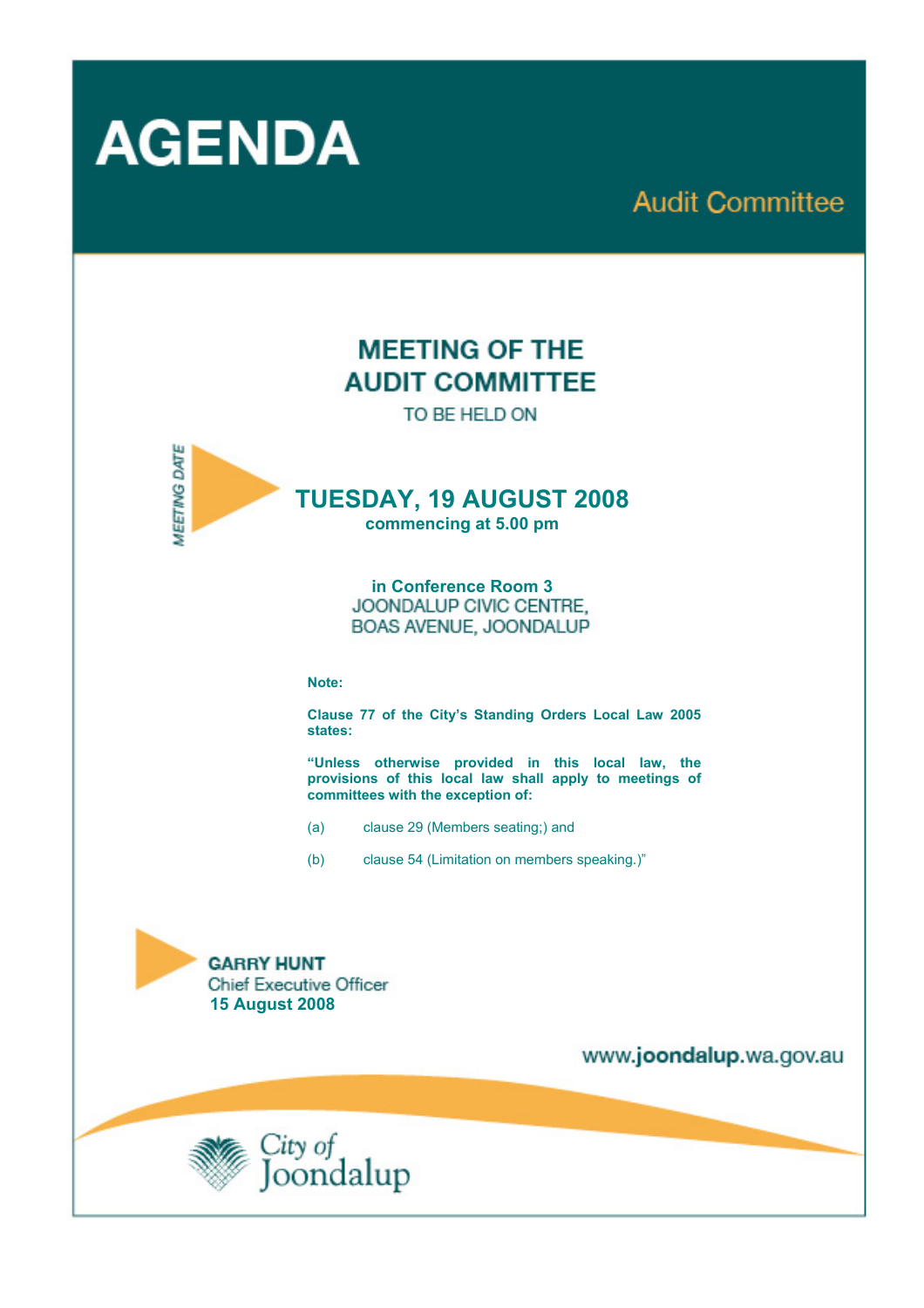# **CITY OF JOONDALUP**

Notice is hereby given that a meeting of the **AUDIT COMMITTEE** will be held in Conference Room 3, Joondalup Civic Centre, Boas Avenue, Joondalup on **TUESDAY, 19 AUGUST 2008**  commencing at **5.00 pm** 

GARRY HUNT Chief Executive Officer  $\Box$  Joondalup Joondalup 15 August 2008 Western Australia

### **AGENDA**

#### *Committee Members*

| Cr Tom McLean             | <b>Presiding Person</b>        |
|---------------------------|--------------------------------|
| Cr Marie Macdonald        | <b>Deputy Presiding Person</b> |
| <b>Mayor Troy Pickard</b> |                                |
| Cr Albert Jacob           |                                |
| Cr Michele John           |                                |
| Cr Fiona Diaz             |                                |
| Vacancy - South-East Ward |                                |
| Vacancy - External Member |                                |

#### *Terms of Reference*

*To oversee the internal and external Audit and Risk Management and Compliance functions of the City.* 

#### **DECLARATION OF OPENING**

#### **APOLOGIES/LEAVE OF ABSENCE**

Apology - Cr Albert Jacob

#### **CONFIRMATION OF MINUTES**

#### MINUTES OF THE AUDIT COMMITTEE HELD 26 FEBRUARY 2008

#### **RECOMMENDATION**

**That the minutes of the meeting of the Audit Committee held on 26 February 2008 be confirmed as a true and correct record.**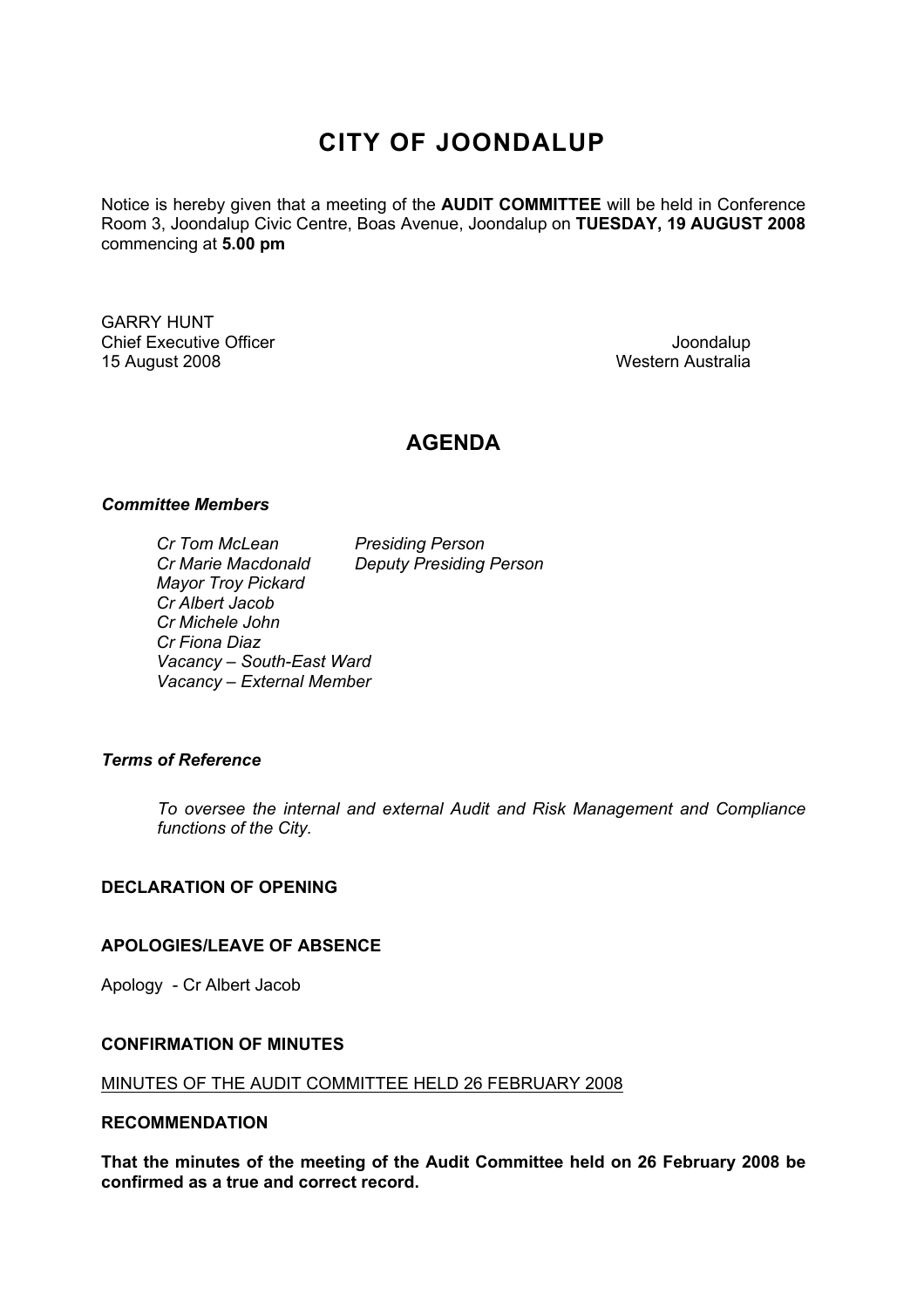#### **ANNOUNCEMENTS BY THE PRESIDING PERSON WITHOUT DISCUSSION**

#### **DECLARATIONS OF INTEREST**

#### **Disclosure of Financial Interests**

A declaration under this section requires that the nature of the interest must be disclosed. Consequently a member who has made a declaration must not preside, participate in, or be present during any discussion or decision-making procedure relating to the matter the subject of the declaration. An employee is required to disclose their financial interest and if required to do so by the Council must disclose the extent of the interest. Employees are required to disclose their financial interests where they are required to present verbal or written reports to the Council. Employees are able to continue to provide advice to the Council in the decision making process if they have disclosed their interest.

#### **Disclosure of interest affecting impartiality**

Elected members and staff are required under the Code of Conduct, in addition to declaring any financial interest, to declare any interest that may affect their impartiality in considering a matter. This declaration does not restrict any right to participate in or be present during the decision-making process. The Elected member/employee is also encouraged to disclose the nature of the interest.

| <b>Name/Position</b>      | <b>Mr Garry Hunt, Chief Executive Officer</b>        |
|---------------------------|------------------------------------------------------|
| <b>Item No/Subject</b>    | Item 6 - CEO's Credit Card Expenditure and           |
|                           | Item 7 - Increase in the Maximum Limit for the CEO's |
|                           | <b>Corporate Credit Card</b>                         |
| <b>Nature of interest</b> | Interest that may affect impartiality                |
| <b>Extent of Interest</b> | The CEO is the card holder                           |

#### **IDENTIFICATION OF MATTERS FOR WHICH THE MEETING MAY SIT BEHIND CLOSED DOORS**

#### **PETITIONS AND DEPUTATIONS**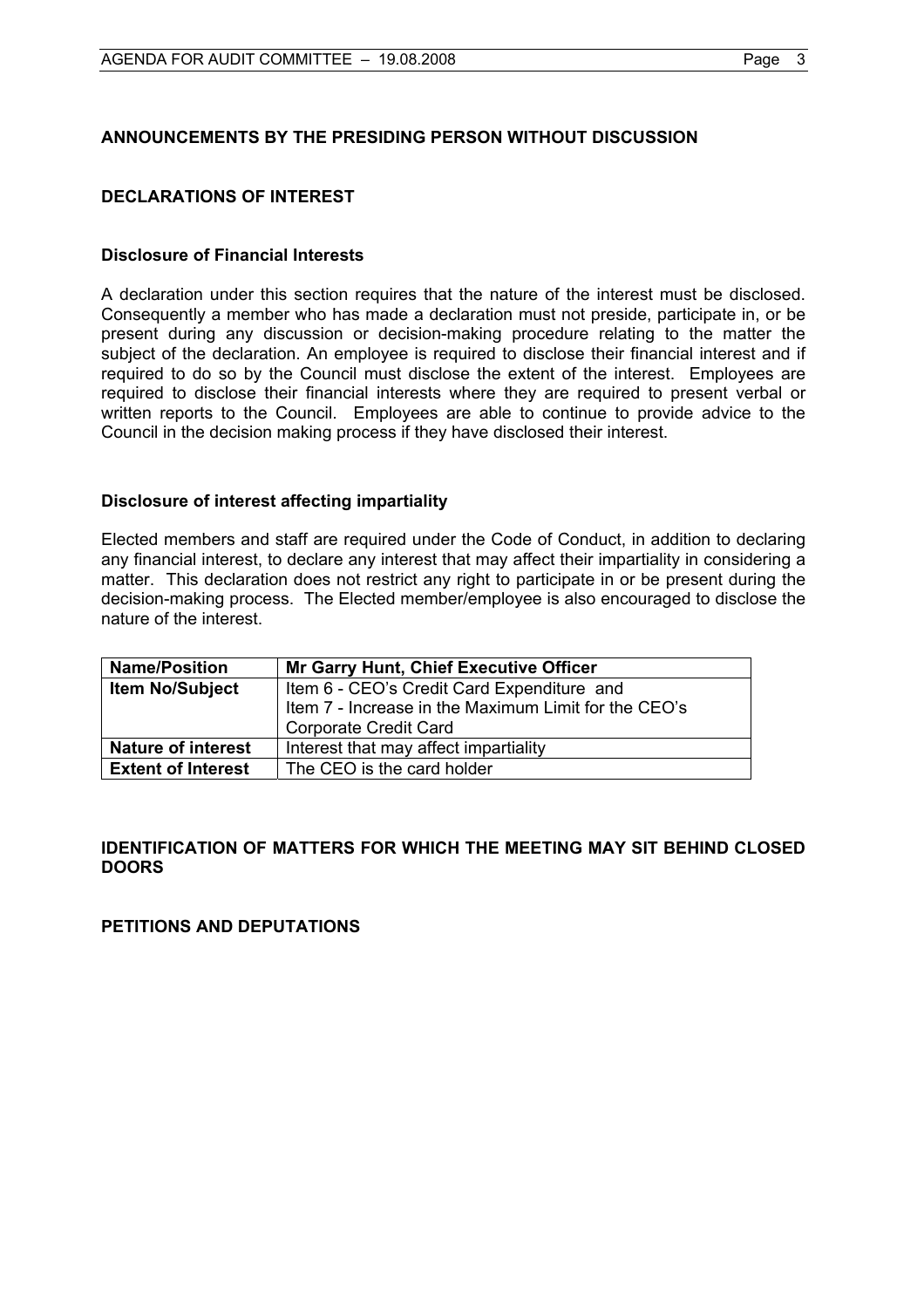**Page** 

#### **REPORTS**

| Attendance of the City's Auditor - [07032]                                                                     | 5  |
|----------------------------------------------------------------------------------------------------------------|----|
| Half Yearly Report - Contract Extensions (1 January 2008<br>(-30 June 2008) - [07032]                          | 6  |
| Material Variances for the Financial Year Ending 30 June 2009<br>$-[66610]$                                    | 8  |
| Write Off of Fixed Assets - [17394]                                                                            | 11 |
| Quarterly Report – Corporate Credit Card Usage – [09882]<br>[18049]                                            | 14 |
| CEO's Credit Card Expenditure - [09882] [18049]                                                                | 16 |
| Increase in the Maximum Limit for the CEO's Corporate Credit<br>Card - [18049] [20006]                         | 18 |
| Internal Audit Activity Report - [89528]                                                                       | 21 |
| Appointment of External Member of Audit Committee -<br>[50068]                                                 | 23 |
| Half Yearly Report - Write Off of Monies (1 January 2008<br>30 June 2008)                                      | 27 |
| <b>Half Yearly Report - Current Contractors Cumulative</b><br>Costs (1 January 2008 to 30 June 2008) - [07032] | 30 |
|                                                                                                                |    |

### **MOTIONS OF WHICH PREVIOUS NOTICE HAS BEEN GIVEN**

**REQUESTS FOR REPORTS FOR FUTURE CONSIDERATION** 

**CLOSURE**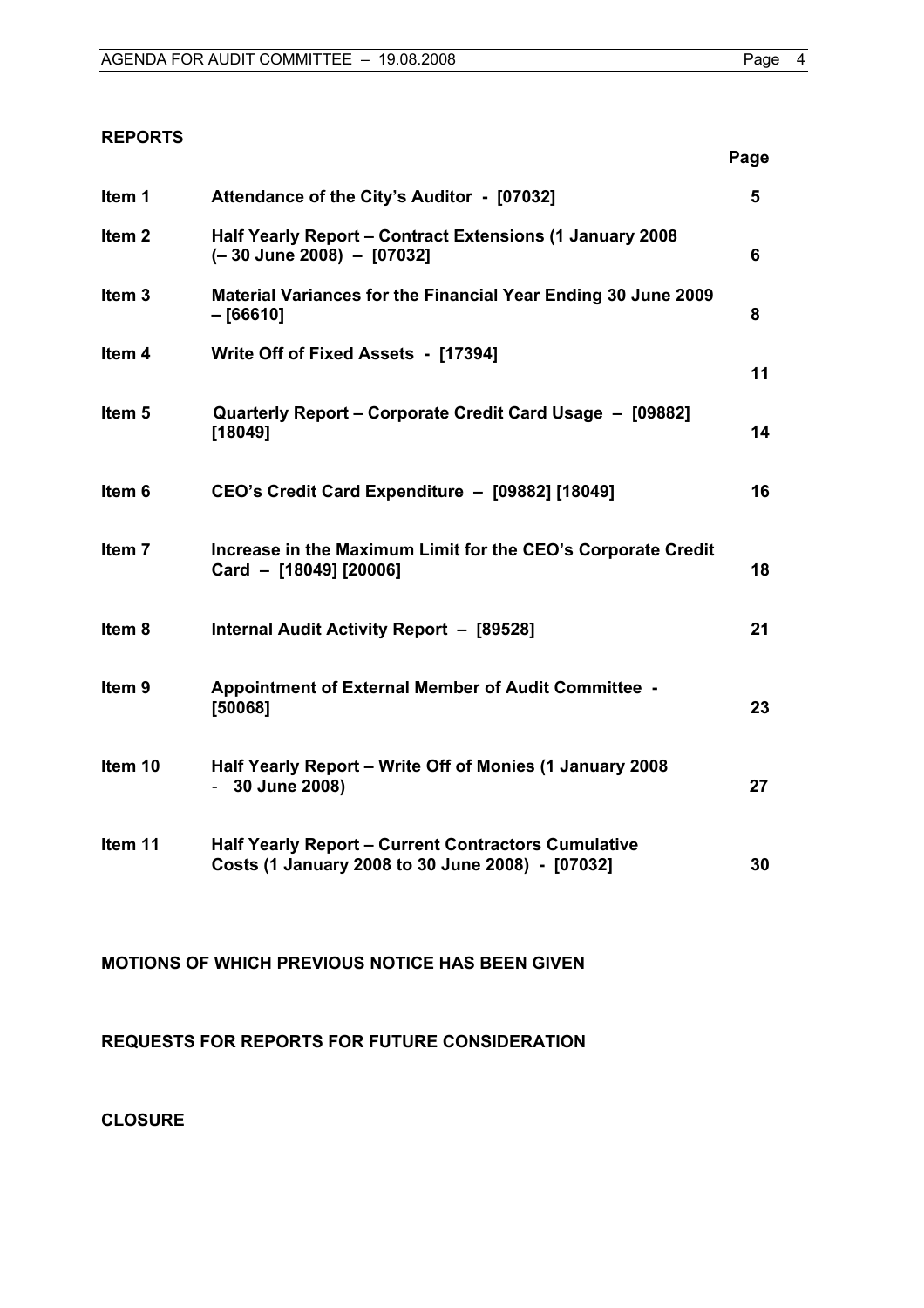## **ITEM 1 ATTENDANCE OF THE CITY'S AUDITOR – [07032]**

**WARD:** All

**RESPONSIBLE** Mr Mike Tidy **DIRECTOR:** Corporate Services

The City's Auditor, Mr Patrick Warr, has been invited to address the Audit Committee in relation to the forthcoming Audit.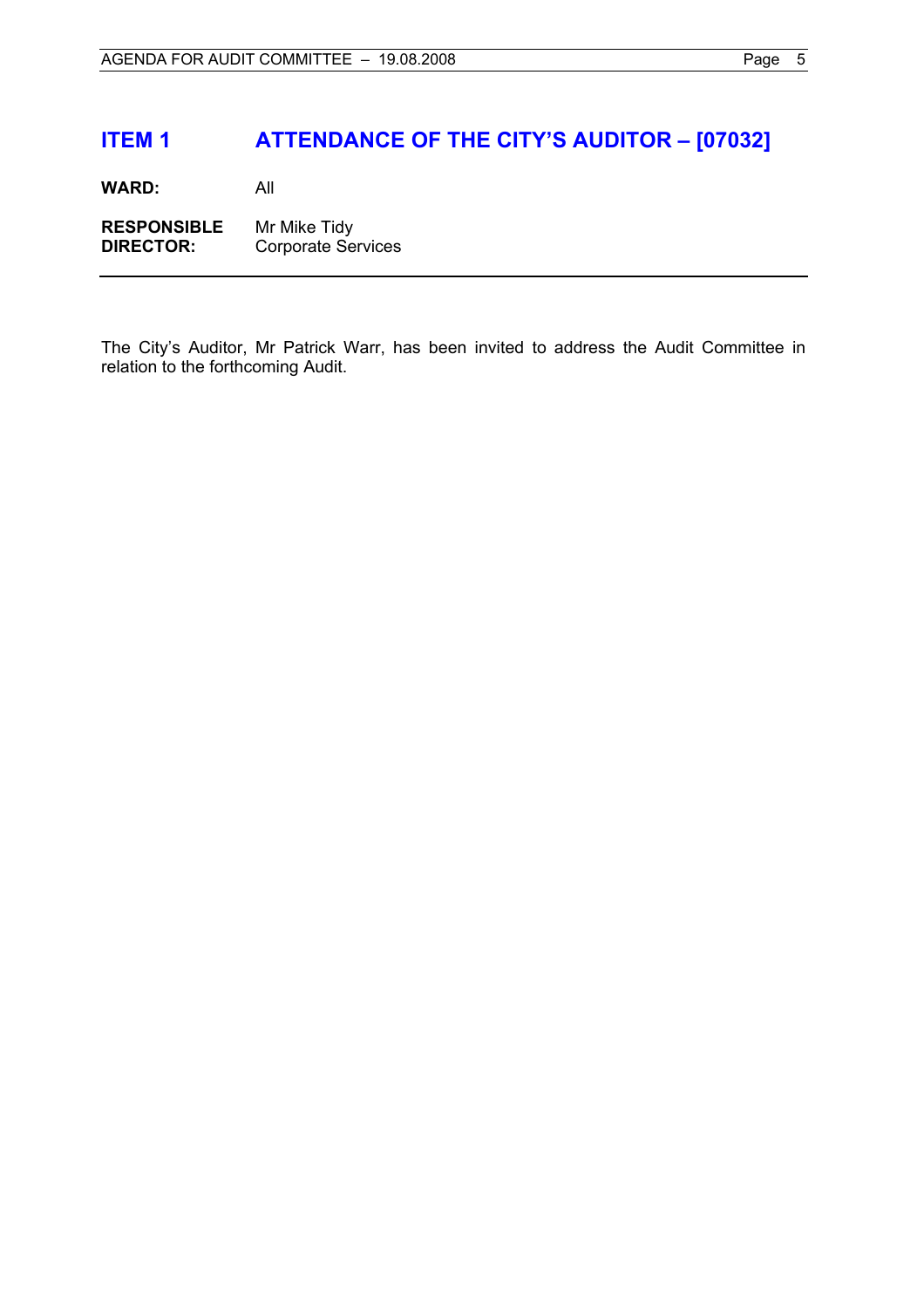### **ITEM 2 HALF YEARLY REPORT - CONTRACT EXTENSIONS**  (**1 JANUARY 2008 - 30 JUNE 2008) – [07032]**

**WARD:** All

| <b>RESPONSIBLE</b> | Mr Mike Tidy              |
|--------------------|---------------------------|
| <b>DIRECTOR:</b>   | <b>Corporate Services</b> |

#### **PURPOSE**

The purpose of this report is to provide the Audit Committee with details of Contracts extended by the Chief Executive Officer between January 2008 and June 2008.

#### **EXECUTIVE SUMMARY**

The schedule of Contracts extended by the Chief Executive Officer during the half-year ended on 30 June 2008 is provided in Attachment 1.

*It is recommended that the Audit Committee NOTES the report detailing Contracts extended by the CEO during the period January 2008 to June 2008 forming Attachment 1 to this Report.*

#### **BACKGROUND**

At its meeting held on 1 November 2005, Council resolved that a half-yearly report be prepared for the Audit Committee detailing Contracts that were originally approved by Council and have subsequently been extended by the Chief Executive Officer – CJ231-11/05.

#### **DETAILS**

Council has delegated to the CEO the authority to approve all Contract extensions on tenders approved by Council subject to a report to the Audit Committee being prepared on a half-yearly basis providing details of those Contracts extended.

#### **Issues and options considered:**

The report detailing Contracts extended by the CEO is provided in Attachment 1.

#### **Link to Strategic Plan:**

The report of Contracts extended by the CEO links to the Strategic Plan objective 1.3 "To lead and manage the City effectively".

#### **Legislation – Statutory Provisions:**

The City's legal advice is that under section 5.41(d) of the Local Government Act the CEO may be delegated the power to extend a Contract – provided the CEO does not extend the Contract beyond the "total term of the Contract" specified by the Council in the resolution.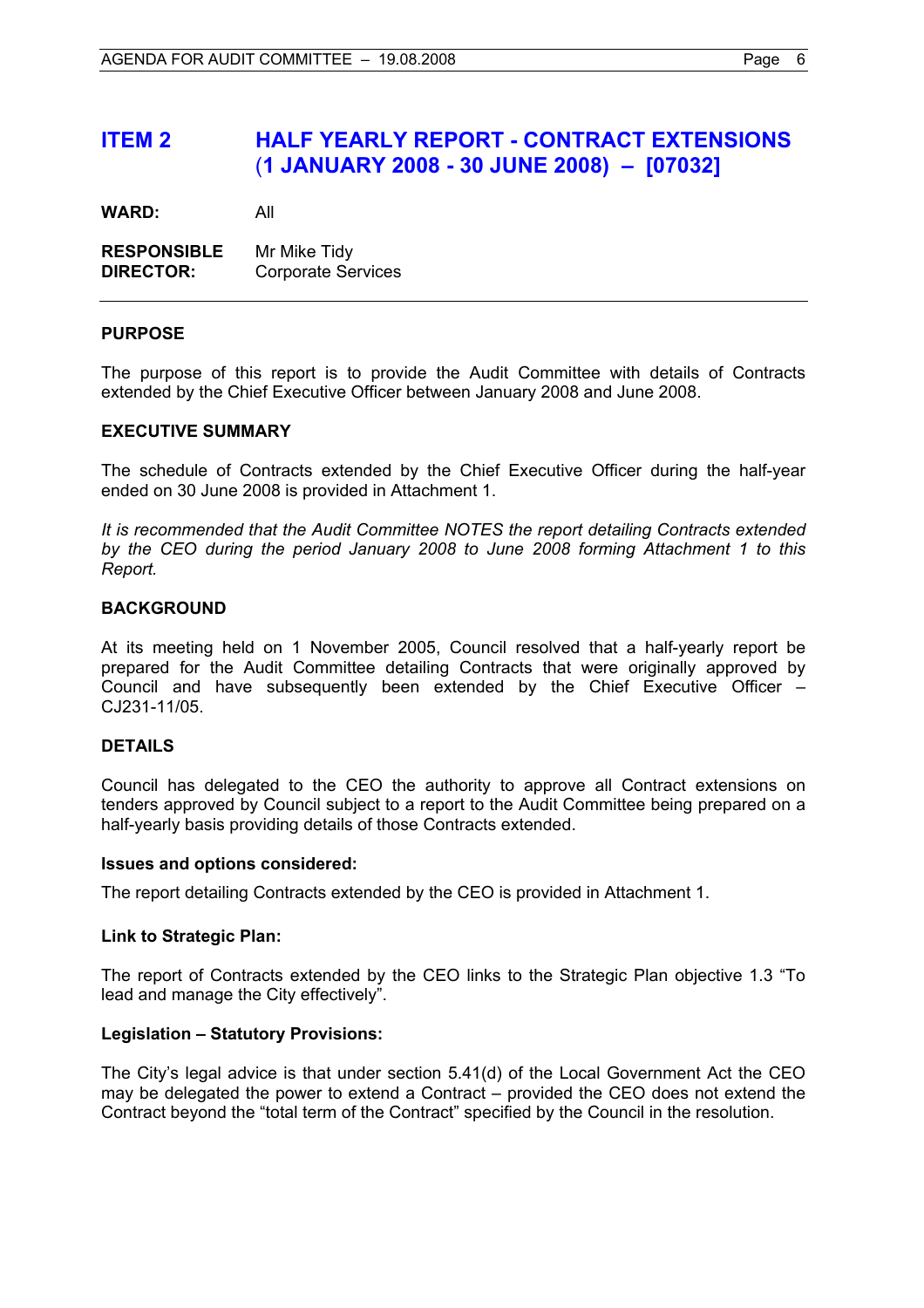#### **Risk Management considerations:**

The delegated authority to extend Contracts is limited to the original terms and conditions approved by resolution of Council when the tender was first awarded.

#### **Financial/Budget Implications:**

In accordance with each individual Contract and approved budget limits.

#### **Policy Implications:**

Not Applicable.

#### **Regional Significance:**

Not Applicable.

#### **Sustainability Implications:**

Not Applicable.

#### **Consultation:**

Not Applicable.

#### **COMMENT**

This report provides the Audit Committee with details of Contracts originally approved by Council or by the CEO under delegated authority, which have subsequently been extended by the CEO during the period from January 2008 to June 2008.

#### **ATTACHMENTS**

Attachment 1 Council Approved Contract Extensions by CEO

#### **VOTING REQUIREMENTS**

Simple Majority

#### **RECOMMENDATION**

**That the Audit Committee NOTES the report detailing Contracts extended by the CEO during the period January 2008 to June 2008 forming Attachment 1 to this Report.**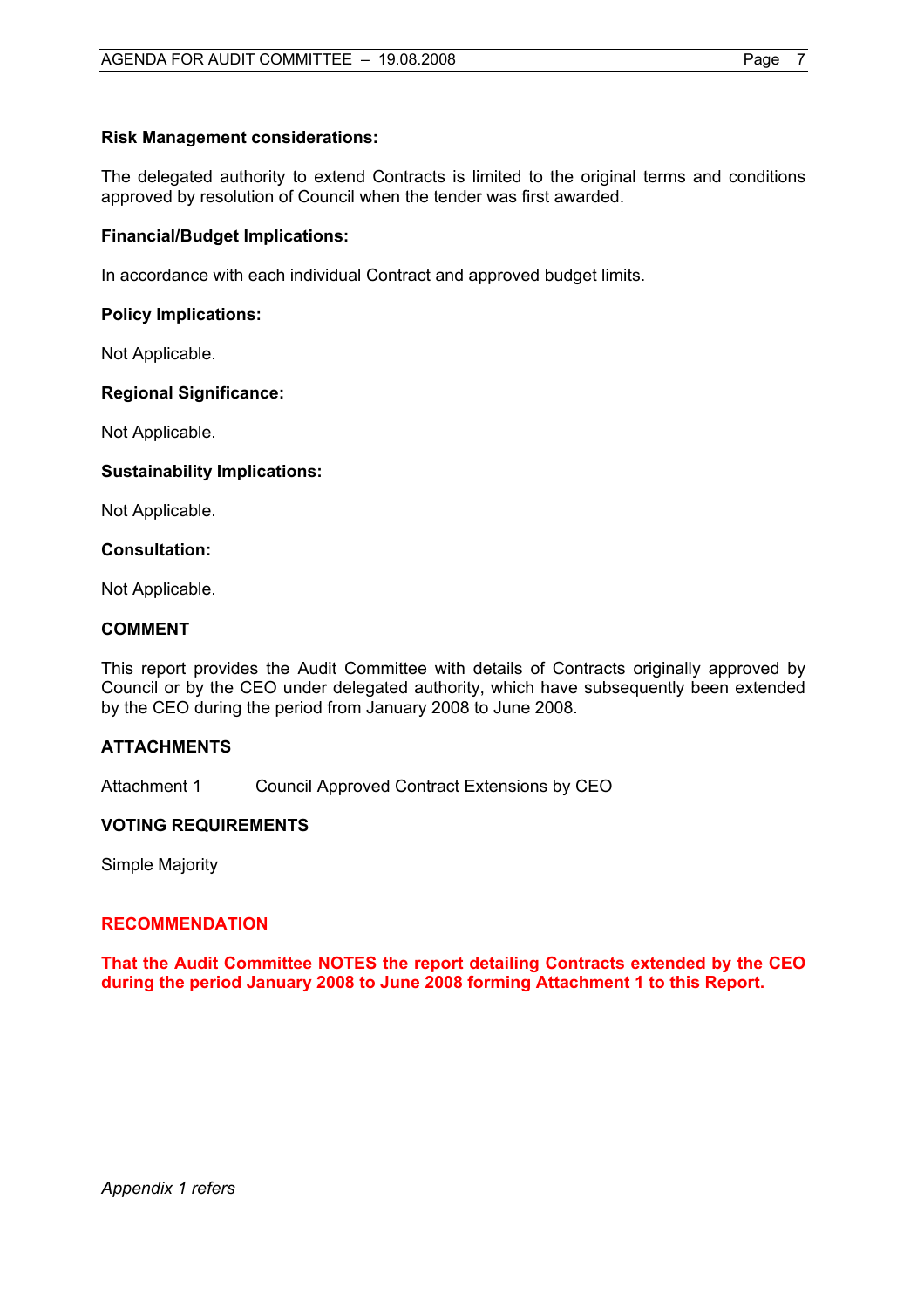### **ITEM 3 MATERIAL VARIANCES FOR THE FINANCIAL YEAR ENDING 30 JUNE 2009 - [66610]**

**WARD:** All

**RESPONSIBLE** Mr Mike Tidy **DIRECTOR:** Corporate Services

#### **PURPOSE**

The purpose of this report is to seek Council determination as to what constitutes a material variance in the Monthly Financial Activity Statement, in respect of which an explanation is to be provided to Council.

#### **EXECUTIVE SUMMARY**

The Local Government Act 1995 and the Local Government (Financial Management) Regulations 1996 require that each financial year a local government is to adopt a materiality level for the purpose of reporting variances in the monthly statement of financial activity.

*This report recommends that Council ADOPTS for the Financial Year ending 30 June 2009 a variance amount of \$100,000 or 10 percent of the appropriate base, whichever is higher, to be a material variance for the purposes of reporting under Regulation 34 (5) of the Local Government (Financial Management) Regulations 1996.* 

#### **BACKGROUND**

The Local Government (Financial Management) Regulations 1996 – Financial Reports s.6.4 includes a Regulation 34 requiring the local government to prepare each month a statement of financial activity, as set out in the Rate Setting Statement included in the annual budget.

Regulation 34 (1) lists the details to be included in the statement of financial activity, among which are **material variances** between budget estimates and actual amounts of expenditure, revenue and income to the end of the month to which the statement relates.

Regulation 34 (2) (b) requires an **explanation** to be provided to Council for each of the material variances shown in each statement of financial activity.

Regulation 34 (5) prescribes that each financial year, a local government is to adopt a **percentage or value**, calculated in accordance with accounting standard AAS 5 (AASB 1031), to be used in statements of financial activity for reporting material variances.

This report recommends the percentage or value to be adopted in determining material variances for the purposes of Regulation 34 of the Local Government (Financial Management) Regulations 1996 as amended, during the current financial year.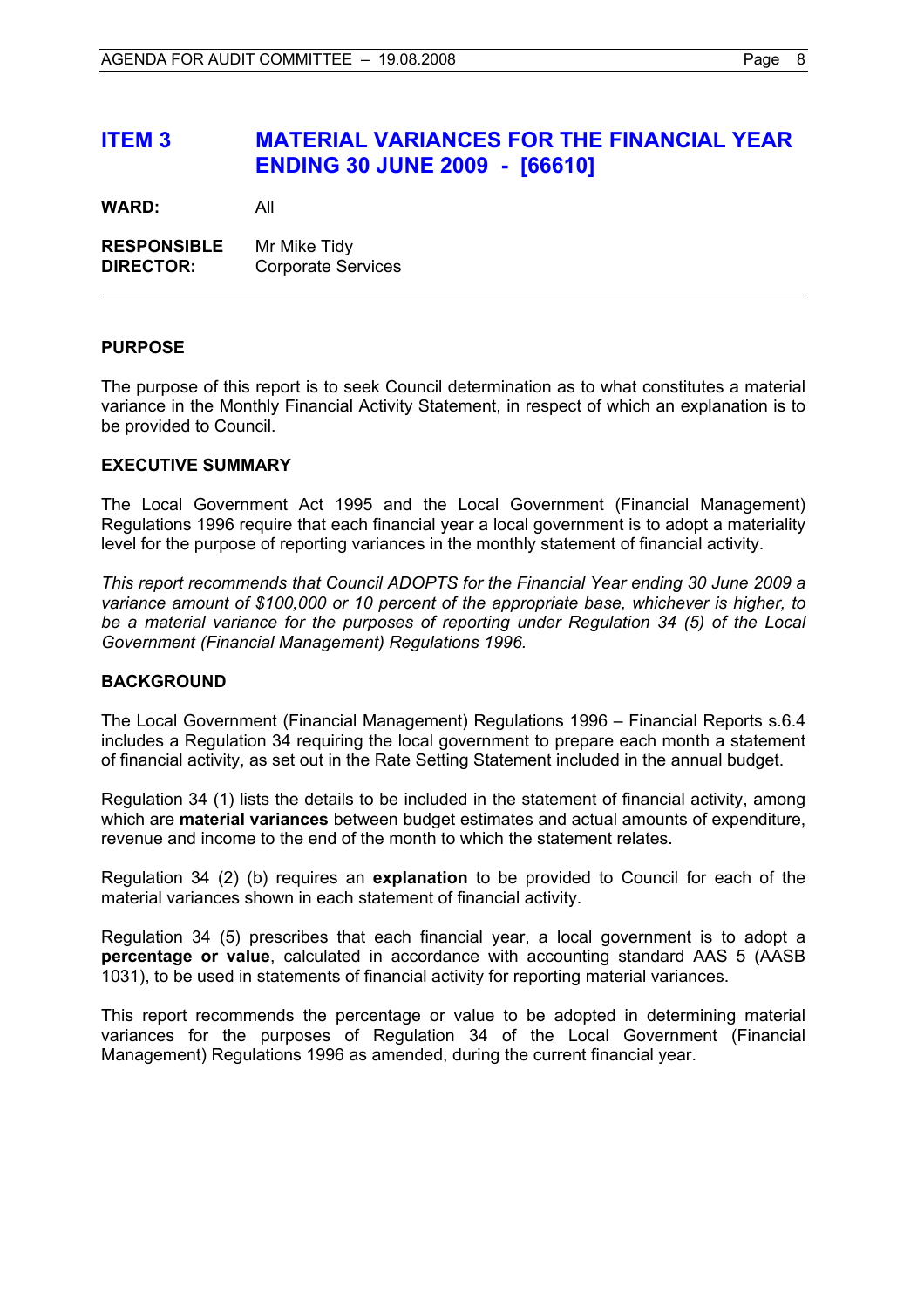#### **DETAILS**

Accounting Standard AASB 1031 defines materiality in relation to information to mean that information which if omitted, misstated or not disclosed has the potential to adversely affect decisions or the discharge of accountability by management or the governing body of the entity.

The Standard also provides that an amount, which is equal to or greater than 10 per cent of the appropriate base, may be presumed to be material, whilst an amount equal to or less than 5 per cent of the appropriate base may be presumed not to be material unless there is evidence to the contrary.

The value for material variances previously determined by Council is an amount of \$50,000 or 5%, whichever is the higher.

Having regard to the quantum of the Annual Budget, the content of AASB 1031 and considering other limits prescribed in the Local Government Regulations, particularly in respect of the recent increase to tendering limits, it is proposed that the Council adopts a combined percentage and value for material variances, to be an amount of \$100,000 or 10 percent of the appropriate base, whichever is higher.

In determining whether the variance amount of an item is material, the variance is to be compared with the corresponding budgeted revenue and expense amount to the end of the month to which the statement of financial activity relates.

#### **Issues and options considered:**

Australian Accounting Standard AASB 1031.

#### **Link to Strategic Plan:**

Objective 1.3 – To lead and manage the City effectively.

#### **Legislation – Statutory Provisions:**

Section 6.4 of the Local Government Act 1995 requires a local government to prepare an annual financial report for the preceding year and such other financial reports as are prescribed.

Regulation 34 of the Local Government (Financial Management) Regulations 1996 as amended, requires the local government to prepare each month a statement of financial activity reporting on the source and application of funds as set out in the annual budget.

#### **Risk Management considerations:**

Adoption of the materiality limits will satisfy statutory compliance requirements.

#### **Financial/Budget Implications:**

Not Applicable.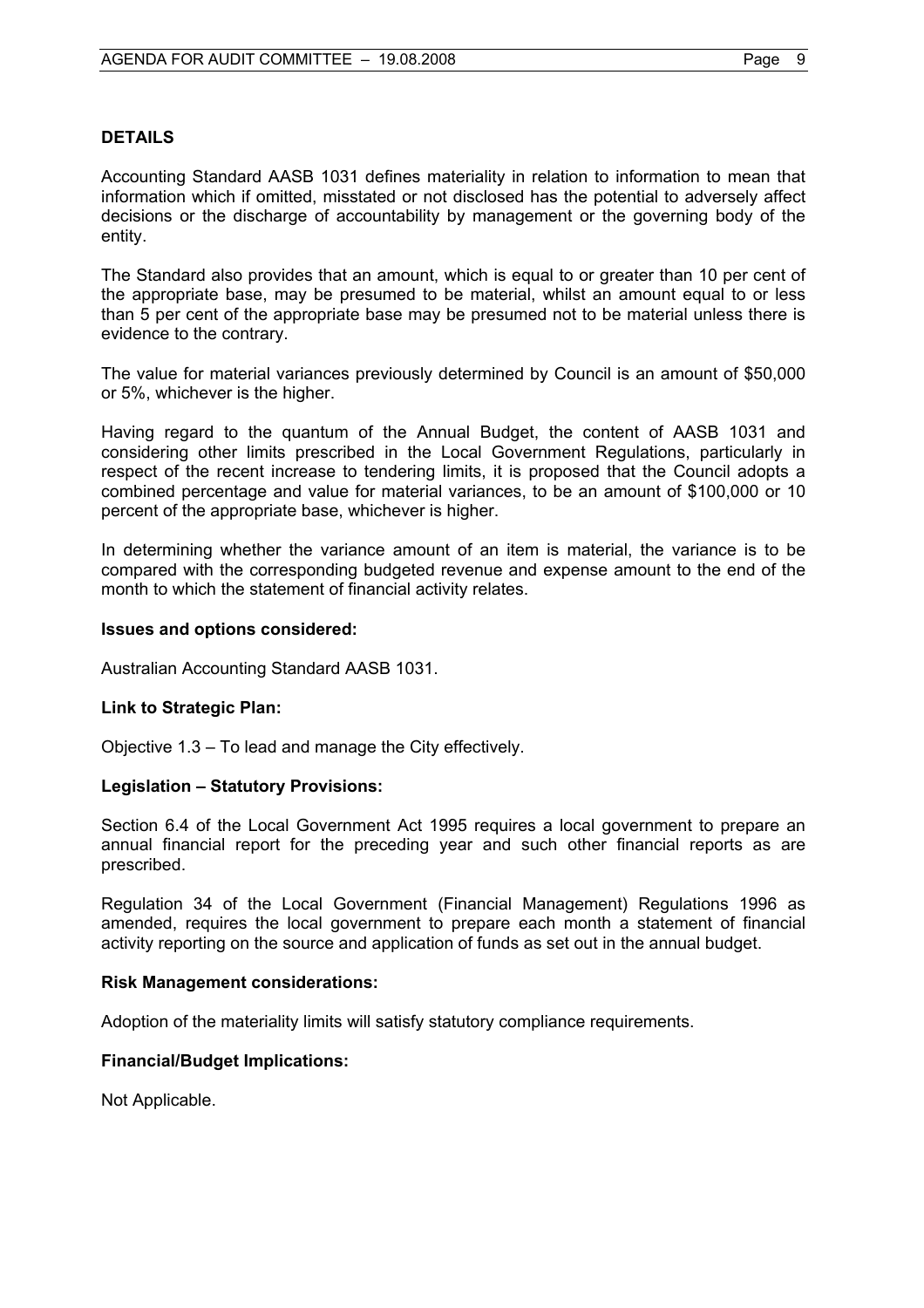#### **Policy Implications:**

Policy 4.3 – The city has as its objective "to ensure that robust and transparent financial management is established and maintained to meet the Council's accountability to the community for the stewardship of community assets both now and into the future."

#### **Regional Significance:**

Not Applicable.

#### **Sustainability Implications:**

Reporting of variances assists in maintaining the ongoing financial sustainability of the City.

#### **Consultation:**

In accordance with Section 6.2 of the Local Government Act 1995, the annual budgets are prepared having regard to the Strategic Financial Plan, prepared under Section 5.56 of the Local Government Act 1995.

#### **COMMENT**

The adoption of the recommended materiality limits will satisfy the requirements of AASB 1031 and the amended Local Government (Financial Management) Regulations 1996.

#### **ATTACHMENTS**

Not Applicable.

#### **VOTING REQUIREMENTS**

Simple Majority

#### **RECOMMENDATION**

**That the Audit Committee RECOMMENDS that Council ADOPTS for the Financial Year ending 30 June 2009 a variance amount of \$100,000 or 10 percent of the appropriate base, whichever is higher, to be a material variance for the purposes of reporting under Regulation 34 (5) of the Local Government (Financial Management) Regulations 1996.**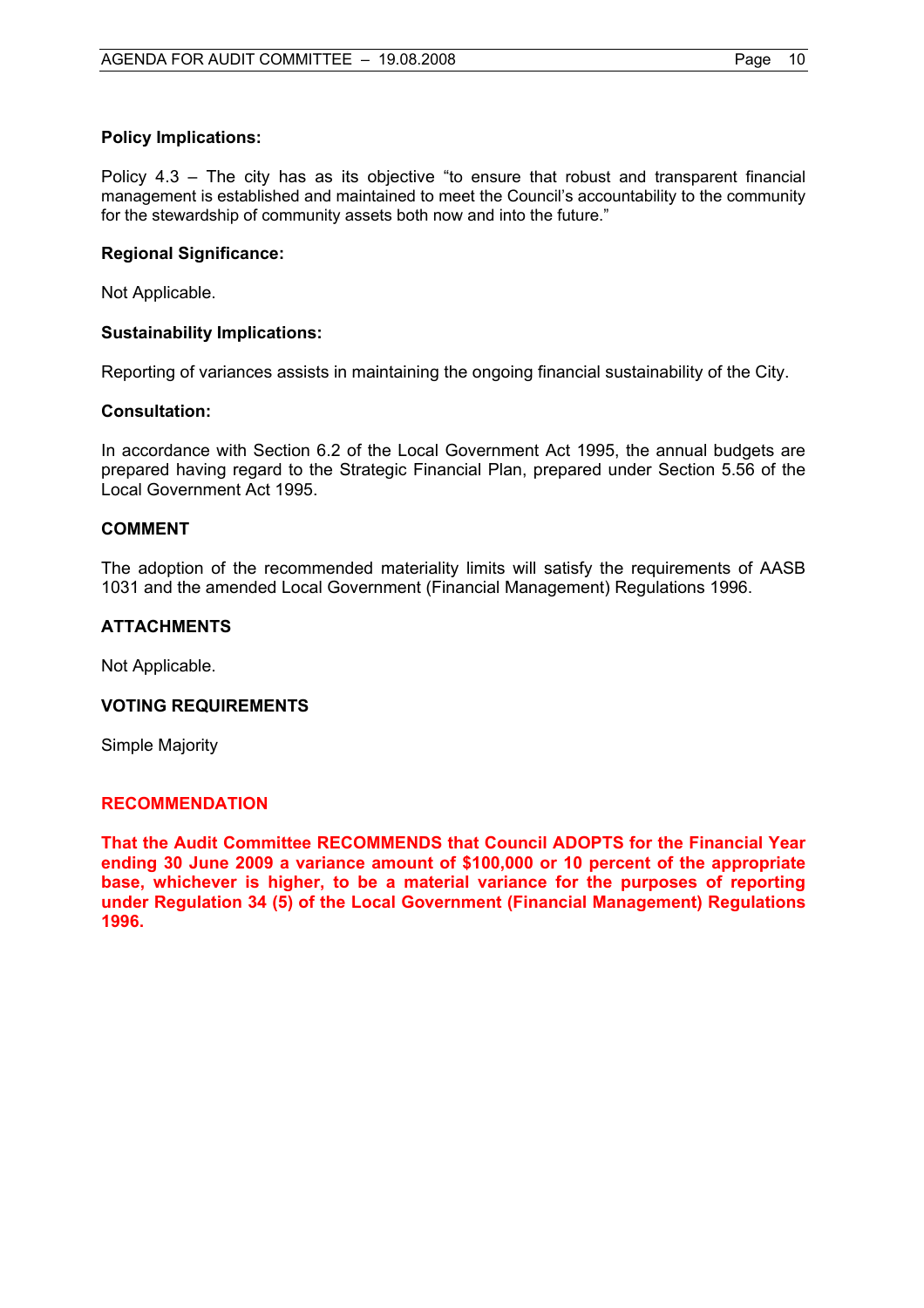### **ITEM 4 WRITE OFF OF FIXED ASSETS – [17394]**

**WARD:** All

| <b>RESPONSIBLE</b> | Mr Mike Tidy              |
|--------------------|---------------------------|
| <b>DIRECTOR:</b>   | <b>Corporate Services</b> |

#### **PURPOSE**

The purpose of this report is for the Audit Committee to consider and recommend to Council the write off of assets no longer held by the City.

#### **EXECUTIVE SUMMARY**

As part of the end of year financial process a stock take of the City's assets as recorded in the Assets Register was carried out, to confirm the existence of those assets. The stock take revealed that a total of 173 individual assets were no longer held by the City. The net carrying value of those assets as at the end of May 2008 was \$70,136.59. Investigations have determined, where possible, various reasons for the differences between the City's asset records and the results of the stock take but in many cases the age of them has meant that this is not possible. The investigations have also established that where a reason has not been identified there is no prospect of locating the asset.

 *It is recommended that Council write off identified assets no longer held by the City as listed at Attachment 1 to this Report, with a current combined carrying value of \$70,136.59.* 

#### **BACKGROUND**

Section 6.5 (b) of the Local Government Act 1995 requires the CEO of the City to keep all accounts and records up to date.

An end of financial year stock take has identified 173 individual assets still recorded in the Asset Register that are no longer held by the City. Investigations have been conducted to establish any reasons for the difference in the City's asset records and the assets held and concluded that there is no prospect of locating the assets concerned. Having established the latter, it is essential that the Asset Register is updated by the write off of these assets no longer held.

#### **DETAILS**

A detailed listing of the assets identified by stock take as no longer held by the City is provided in Attachment 1. Of the 173 assets identified, 107 are currently fully depreciated with a book value of nil. The remaining 66 items have a book value of \$70,136.59. The highest individually valued item is \$7,311.84.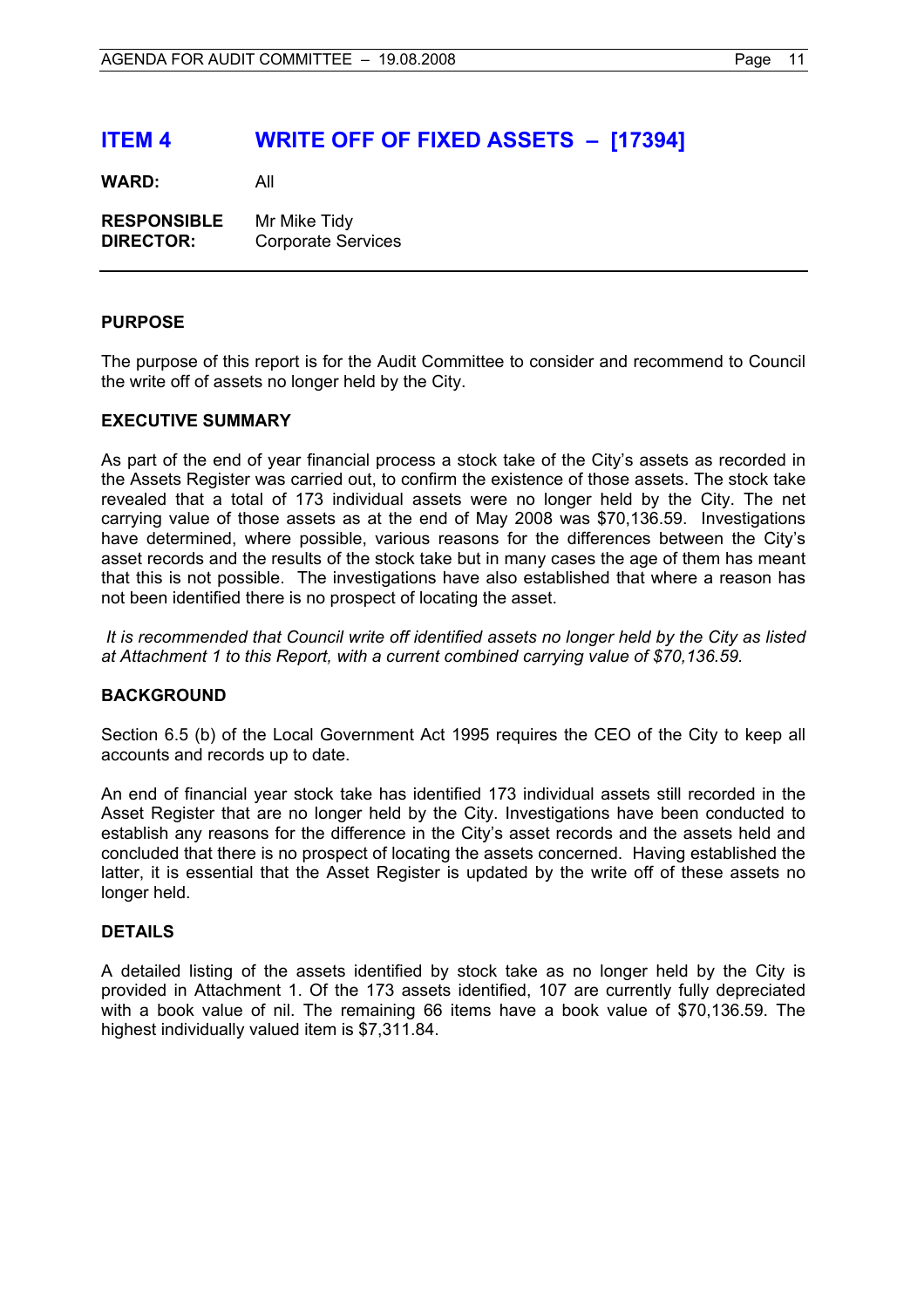Investigations reveal the following reasons for some of the assets not being able to be located:

- (i) A number of assets, such as mowers and IT and other general equipment, have been disposed of or replaced by new items at different times without appropriate update of the disposal in the Asset Register.
- (ii) Many of the assets are of a very low value and would in current circumstances not be capitalised and placed on the asset register. It is probable that officers were not aware that they were capitalised assets when they were disposed of.

The responsibility of maintaining the Asset Register has recently been transferred from Asset Management to Financial Services and a new Asset Control Procedure is currently being documented that will control omissions of this nature.

#### **Issues and options considered:**

A revised Asset Control Procedure is being documented to prevent similar incidents in the future.

#### **Link to Strategic Plan:**

Objective 1.3 To lead and manage the City effectively

#### **Legislation – Statutory Provisions:**

Section 6.5 (b) of the Local Government Act 1995 Regulation 5 (1) (d) (iii) of the Local Government (Financial Management) Regulations 1996

#### **Risk Management considerations:**

The total value of the assets to be written off represents less than 0.5% of the total carrying value of assets held by the City at 30 June 2008.

#### **Financial/Budget Implications:**

A provision for write off of assets has been created at the end of 2007/08 financial year to account for the carrying value of identified assets recommended for write off.

#### **COMMENT**

Stock take identified assets that are no longer in the procession of the city need to be removed from the Asset Register and the combined book value of those assets be written off. Asset control procedures are being revised and tightened to prevent future omission.

#### **ATTACHMENTS**

Attachment 1 Detailed list of assets identified for retirement from the Asset Register with corresponding book value of individual assets.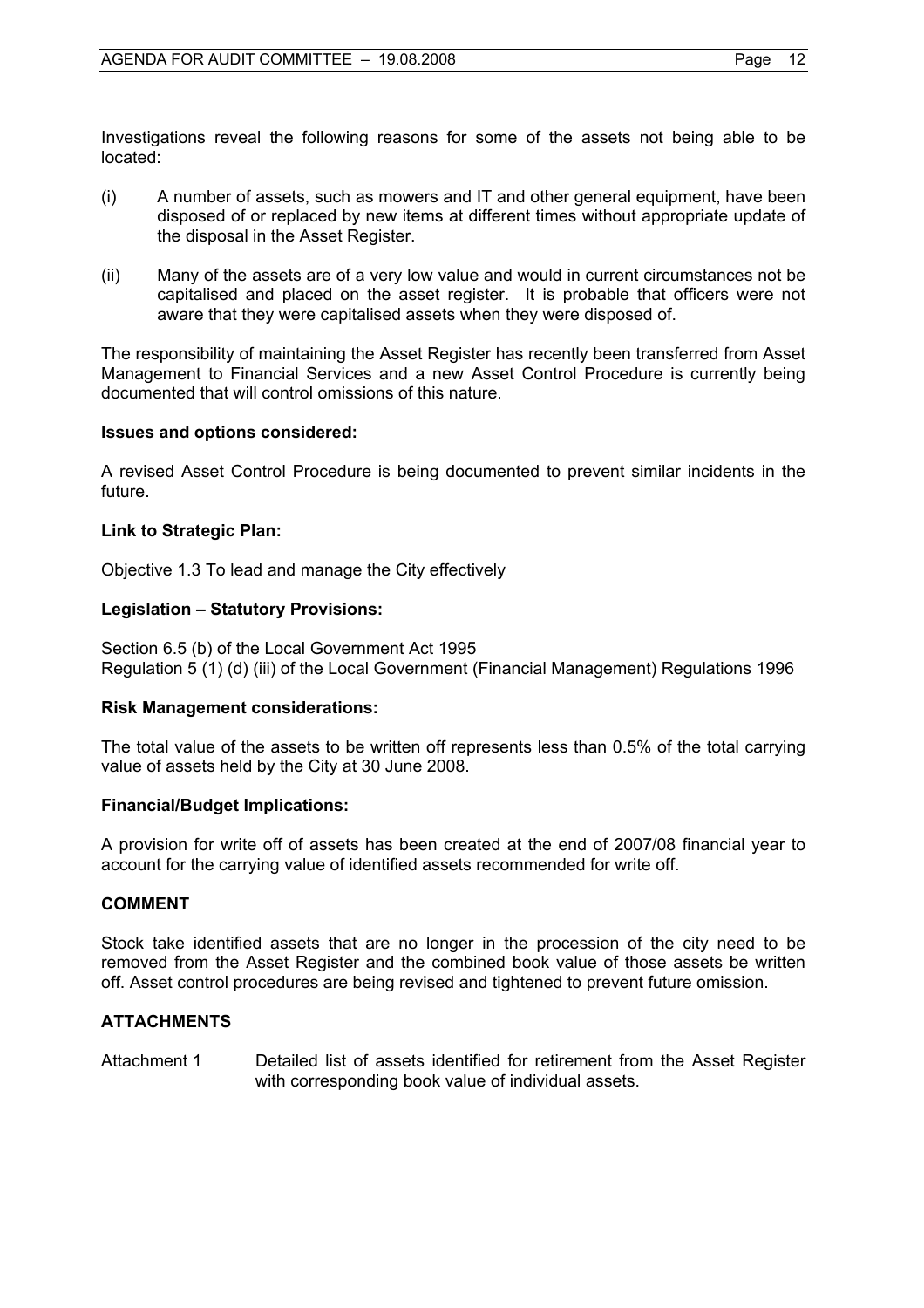#### **VOTING REQUIREMENTS**

Simple Majority

#### **RECOMMENDATION**

**That the Audit Committee RECOMMENDS that Council writes off identified assets no longer held by the City as listed at Attachment 1 to this Report, with a current combined carrying value of \$70,136.59.** 

*Appendix 2 refers*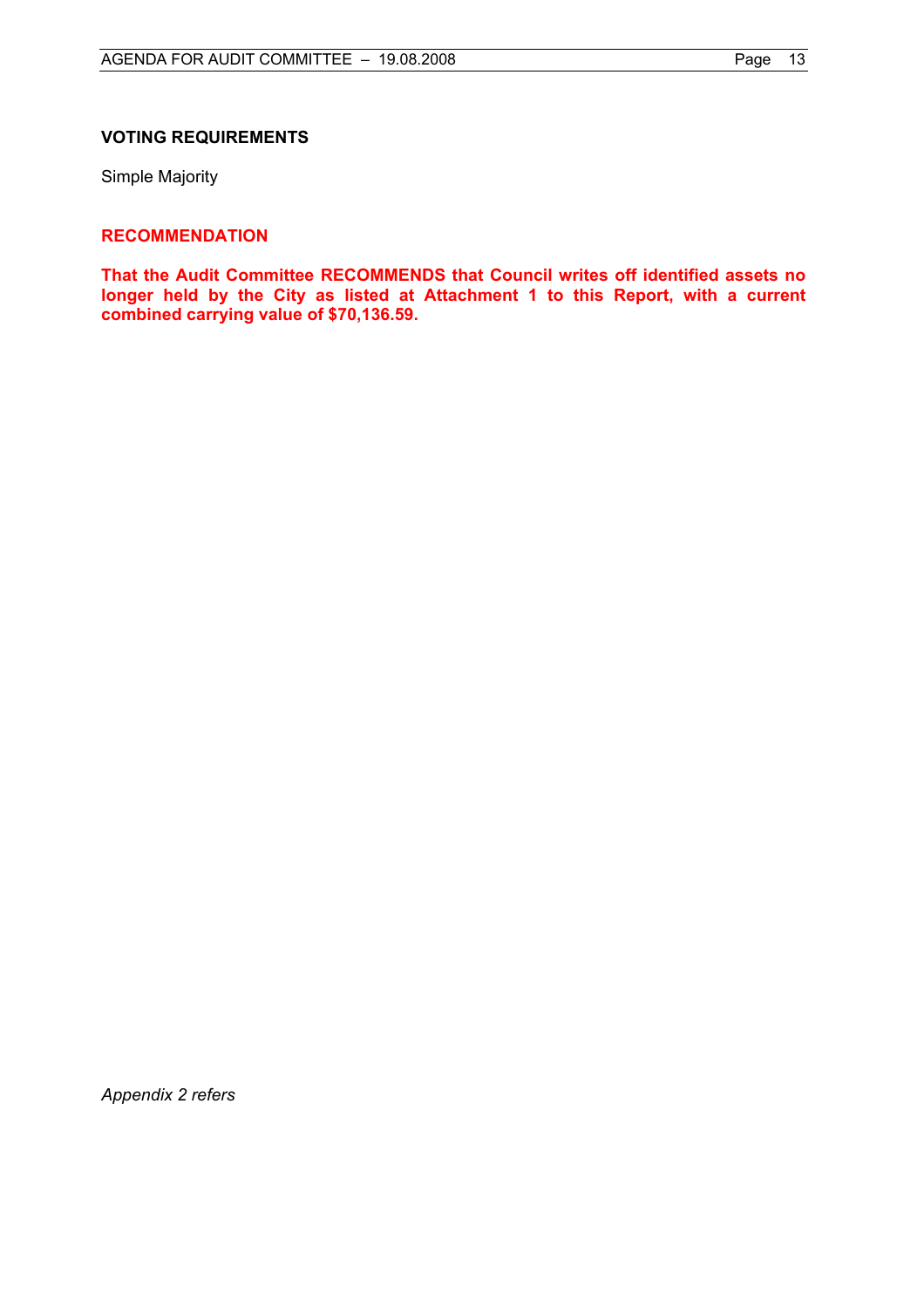### **ITEM 5 QUARTERLY REPORT - CORPORATE CREDIT CARD USAGE - [09882] [18049]**

**WARD:** All

**RESPONSIBLE** Mr Mike Tidy **DIRECTOR:** Corporate Services

#### **PURPOSE**

The purpose of this report is to provide the Audit Committee with details of the corporate credit card usage of the CEO for the quarter ended 31 March 2008.

#### **EXECUTIVE SUMMARY**

The report of the CEO's credit card usage for the quarter ended 31 March 2008 is attached.

*It is recommended that the Audit Committee NOTES the report on the corporate credit card usage of the CEO for the quarter ended 31 March 2008 as shown on Attachment 1 to this Report.*

#### **BACKGROUND**

At its meeting held on 11 October 2005 (Item CJ210-10/05 refers), Council inter alia resolved that a quarterly report on the corporate credit card usage of the CEO is to be prepared and presented to the Audit Committee.

#### **DETAILS**

The report listing all credit card payments made by the CEO for the quarter, including bank fees, is set out in Attachment 1.

#### **Issues and options considered:**

As provided in CJ210 – 10/05.

#### **Link to Strategic Plan:**

The report on credit card usage links to the Strategic Plan outcome of: "The City of Joondalup is a sustainable and accountable business" and in particular objective 4.1 which is "to manage the business in a responsible and accountable manner".

#### **Legislation – Statutory Provisions:**

Regulation 11(1) of the Local Government (Financial Management) Regulations 1996 requires a local government to develop procedures for the authorisation and payment of accounts to ensure that there is effective security for, and properly authorised use of credit cards.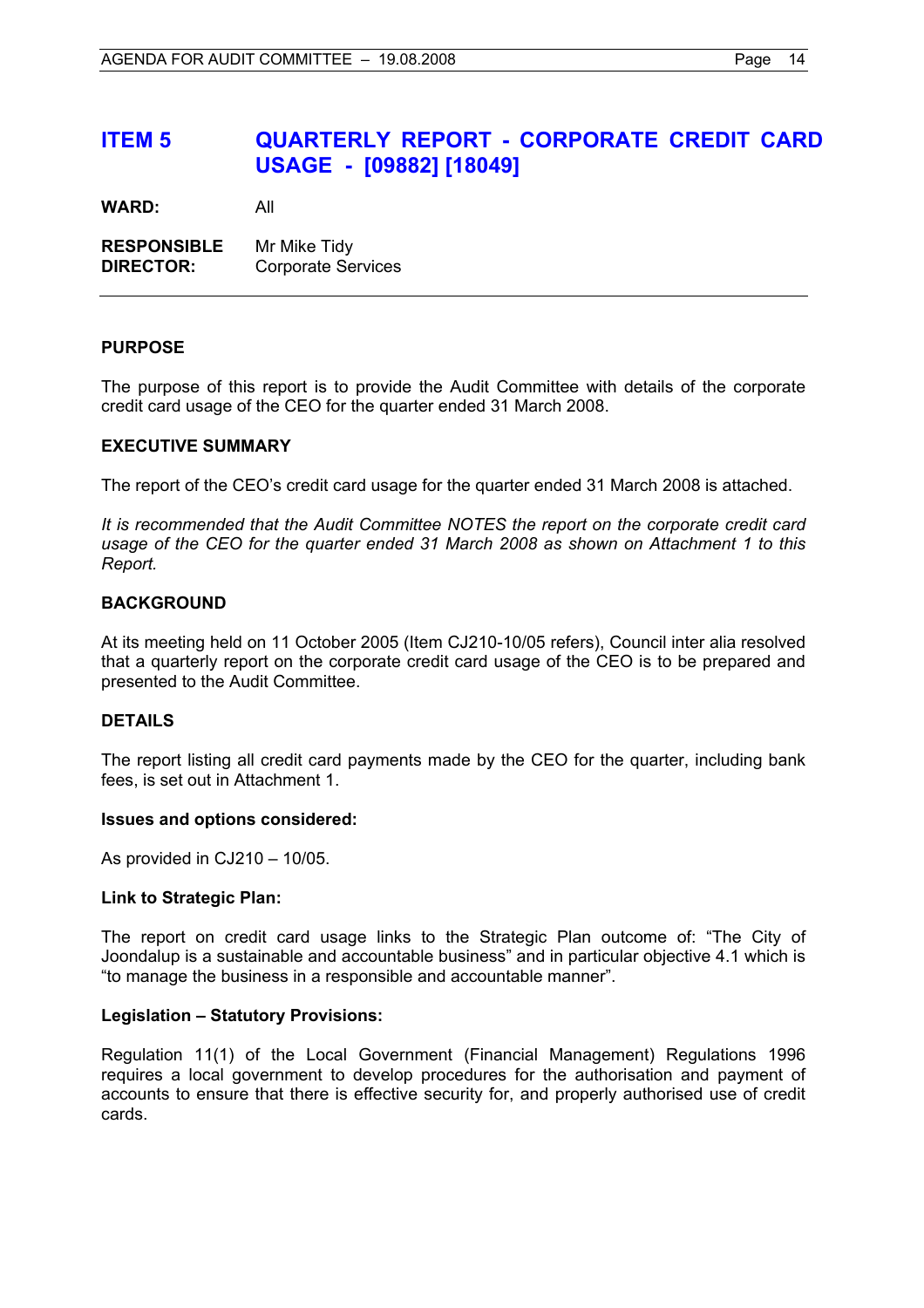#### **Risk Management considerations:**

In accordance with the City's Corporate Procedure 5.9 Use of Credit/Charge Cards, the CEO's credit card currently has a maximum limit of \$5,000. All expenditure incurred by the CEO by way of credit card is authorised by the Director Corporate Services. It is also a requirement, by resolution of Council, that the CEO's credit card expenditure is reviewed by the Audit Committee on a quarterly basis. The procedure additionally covers matters such as the issue and return of credit cards, lost or stolen cards, what purchases can be made by credit cards, documentation requirements and management review.

#### **Financial/Budget Implications:**

Not Applicable.

#### **Policy Implications:**

Not Applicable.

#### **Regional Significance:**

Not Applicable.

#### **Sustainability Implications:**

By ensuring that expenditure is incurred in accordance with procedures and within budget parameters, financial viability and sustainability is maintained.

#### **Consultation:**

Not Applicable.

#### **COMMENT**

The CEO's credit card usage is in accordance with Corporate Procedure 5.9 - Use of Credit/Charge Cards - and the Contract of Employment of the CEO, with all expenditure being business related and authorised by the Director Corporate Services.

#### **ATTACHMENTS**

Attachment 1 CEO Credit Card Expenditure for the Quarter Ended 31 March 2008.

#### **RECOMMENDATION**

**That the Audit Committee NOTES the report on the corporate credit card usage of the CEO for the quarter ended 31 March 2008 as shown on Attachment 1 to this Report.** 

*Appendix 3 refers*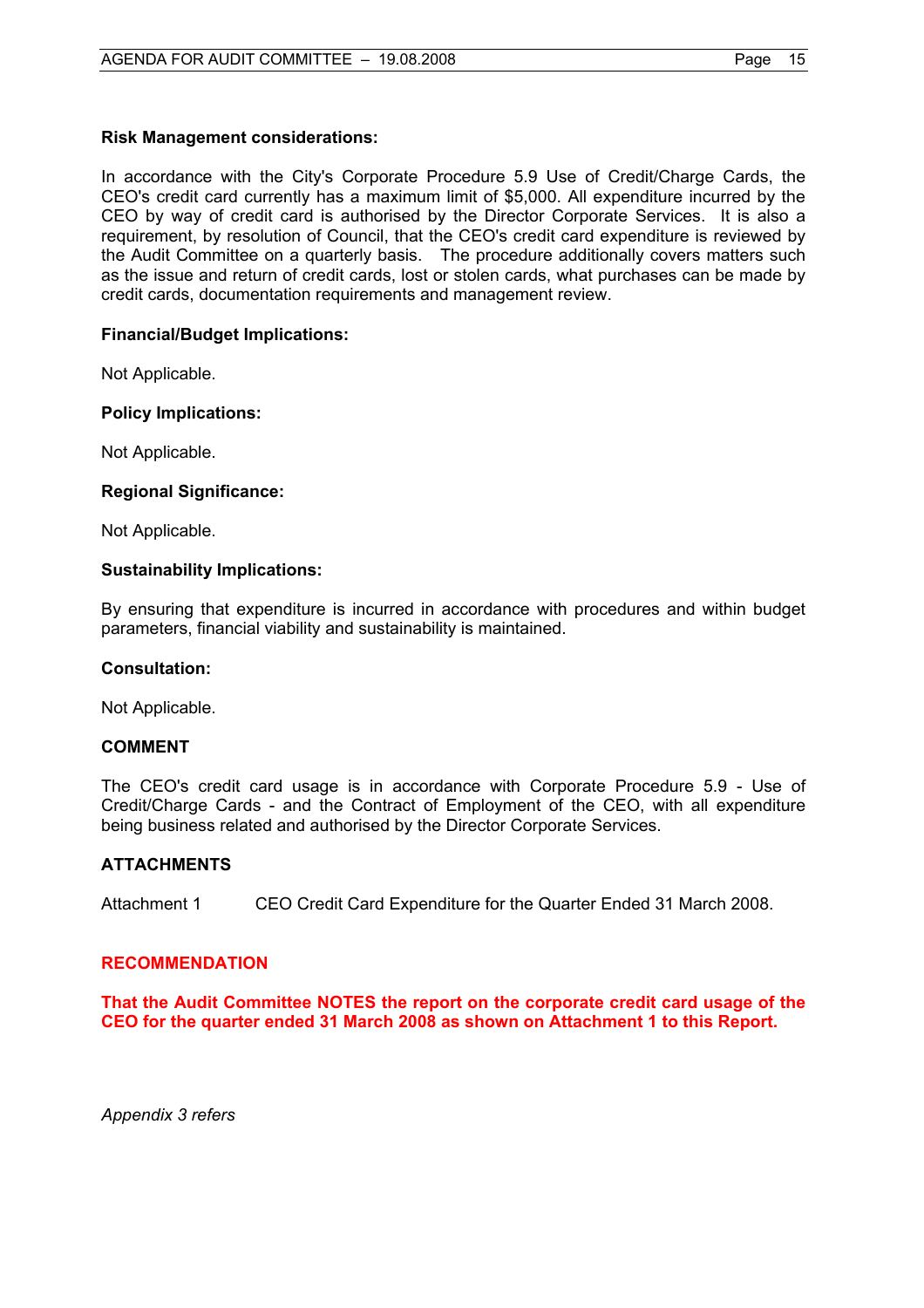### **ITEM 6 CEO'S CREDIT CARD EXPENDITURE – [09882] [18049]**

**WARD** All

**RESPONSIBLE** Mr Mike Tidy **DIRECTOR:** Corporate Services

#### **PURPOSE**

The purpose of this report is to provide the Audit Committee with details of the corporate credit card usage of the CEO for the quarter ended 30 June 2008.

#### **EXECUTIVE SUMMARY**

The report of the CEO's credit card usage for the quarter ended 30 June 2008 is attached.

*It is recommended that the Audit Committee NOTES the report on the corporate credit card usage of the CEO for the quarter ended 30 June 2008 forming Attachment 1 to this Report.* 

#### **BACKGROUND**

At its meeting held on 11 October 2005, Council inter alia resolved that a quarterly report on the corporate credit card usage of the CEO is to be prepared and presented to the Audit Committee - CJ210-10/05.

#### **DETAILS**

The report listing all credit card payments made by the CEO for the quarter, including bank fees, is set out in attachment 1.

#### **Issues and options considered:**

As provided in CJ210 – 10/05.

#### **Link to Strategic Plan:**

The report on credit card usage links to the Strategic Plan 2008-2011 objective 1.1 to ensure that the processes of Local Government are carried out in a manner that is ethical, transparent and accountable.

#### **Legislation – Statutory Provisions:**

Regulation 11(1) of the Local Government (Financial Management) Regulations 1996 requires a local government to develop procedures for the authorisation and payment of accounts to ensure that there is effective security for, and properly authorised use of credit cards.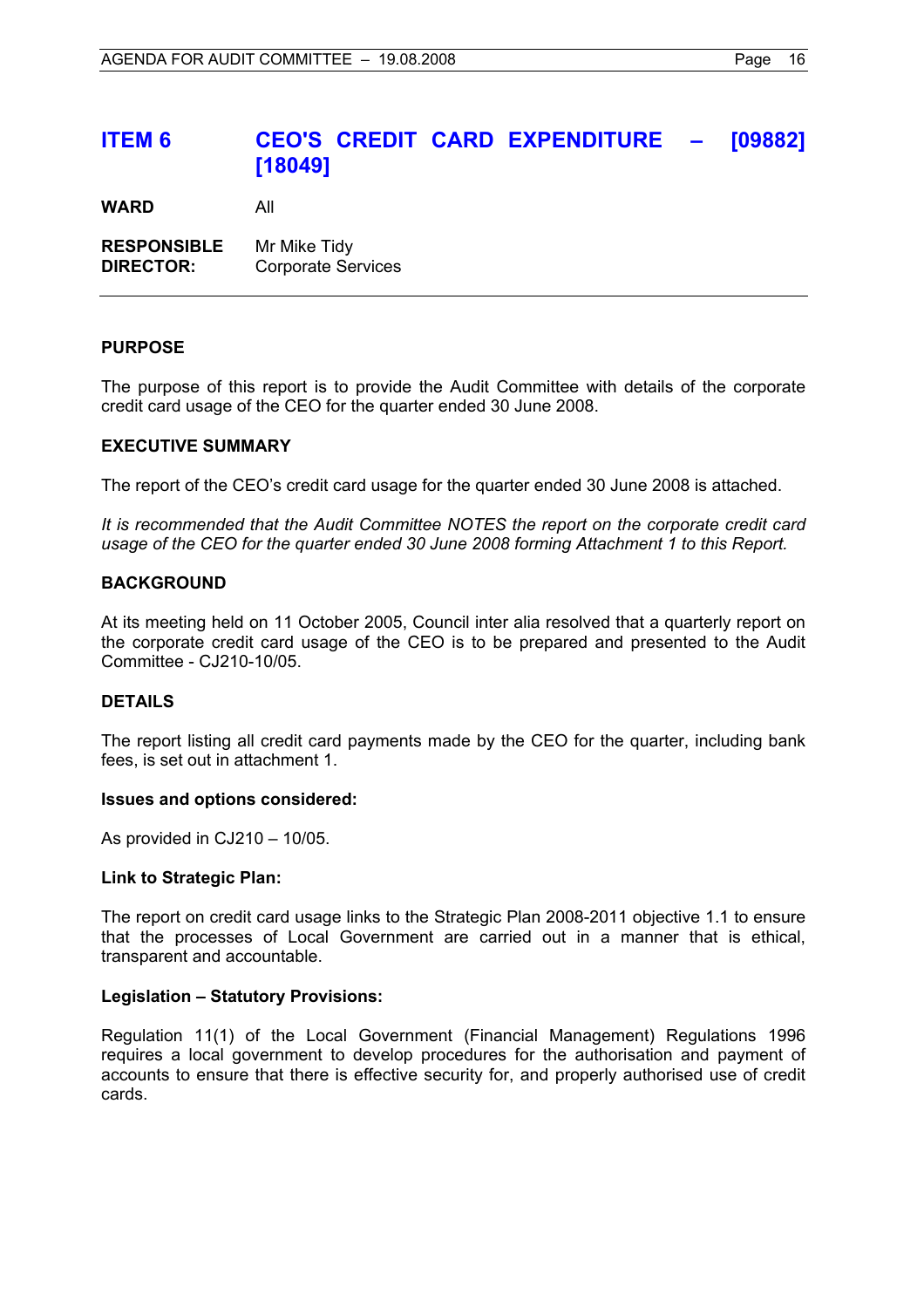#### **Risk Management considerations:**

In accordance with the City's Corporate Procedure 5.9 Use of Credit/Charge Cards, the CEO's credit card has a maximum limit of \$5,000. All expenditure incurred by the CEO by way of credit card is authorised by the Director Corporate Services. It is also a requirement, by resolution of Council, that the CEO's credit card expenditure is reviewed by the Audit Committee on a quarterly basis. The procedure additionally covers matters such as the issue and return of credit cards, lost or stolen cards, what purchases can be made by credit cards, documentation requirements and management review.

#### **Financial/Budget Implications:**

Not Applicable.

#### **Policy Implications:**

Not Applicable.

#### **Regional Significance:**

Not Applicable.

#### **Sustainability Implications:**

By ensuring that expenditure is incurred in accordance with procedures and within budget parameters, financial viability and sustainability is maintained.

#### **Consultation:**

Not Applicable.

#### **COMMENT**

The CEO's credit card usage is in accordance with Corporate Procedure 5.9 - Use of Credit/Charge Cards - and the Contract of Employment of the CEO, with all expenditure being business related and authorised by the Director Corporate Services.

#### **ATTACHMENTS**

Attachment 1 CEO Credit Card Expenditure for the Quarter Ended 30 June 2008.

#### **VOTING REQUIREMENTS**

Simple Majority

#### **RECOMMENDATION**

**That the Audit Committee NOTES the report on the corporate credit card usage of the CEO for the quarter ended 30 June 2008 forming Attachment 1 to this Report.** 

*Appendix 4 refers*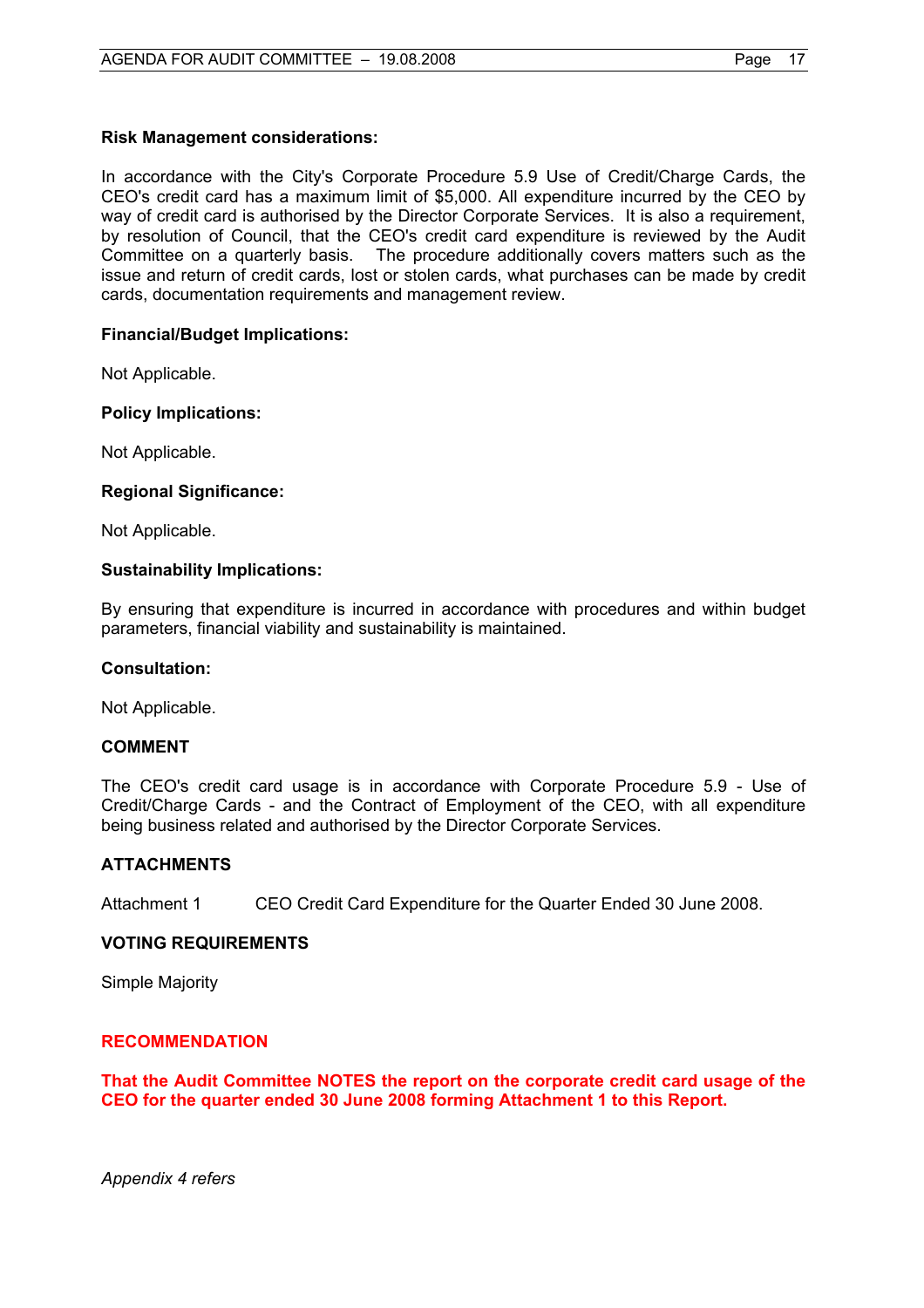### **ITEM 7 INCREASE IN THE MAXIMUM LIMIT FOR THE CEO'S CORPORATE CREDIT CARD – [18049] [20006]**

**WARD:** All

**RESPONSIBLE** Mr Mike Tidy **DIRECTOR:** Corporate Services

#### **PURPOSE**

The purpose of this report is to seek recommendation of the Audit Committee for Council to approve an increase in the credit card limit for the CEO's corporate credit card from \$5,000 to \$10,000.

#### **EXECUTIVE SUMMARY**

The current limit on the CEO's corporate credit card is \$5,000. The CEO and the Mayor will be travelling to South Africa in September 2008 representing the City of Joondalup. The CEO will need to meet a number of expenses along the way and be prepared to cover emergency situations which may include airfares or accommodation. Last year the CEO credit card limit was temporarily increased for a similar situation.

*It is recommended that the Audit Committee recommend to the Council to authorise a permanent increase in the CEO's corporate credit card limit from \$5,000 to \$10,000.* 

#### **BACKGROUND**

The CEO has a corporate credit card with a maximum limit of \$5,000. This arrangement has been in place for a number of years. In September 2008 the CEO and the Mayor are travelling overseas representing the City of Joondalup. Although there will be expenses paid in advance prior to their departure there will need to be some costs picked up along the way and in addition there will need to be provision to cover emergency situations which could involve airfares, accommodation or other travel expenses. It is felt that the current CEO corporate credit card limit of \$5,000 is probably not sufficient to cover this situation. The credit card limit was temporarily increased last year for a similar situation. It is proposed to increase the limit to \$10,000 on a permanent basis to cover possible eventualities on this year's trip and other planned overseas travel in future years.

#### **DETAILS**

#### **Issues and options considered:**

The alternatives to what is proposed would include that there be no increase to the credit card limit or if it is accepted that some increase is warranted that it be for a different amount than that proposed.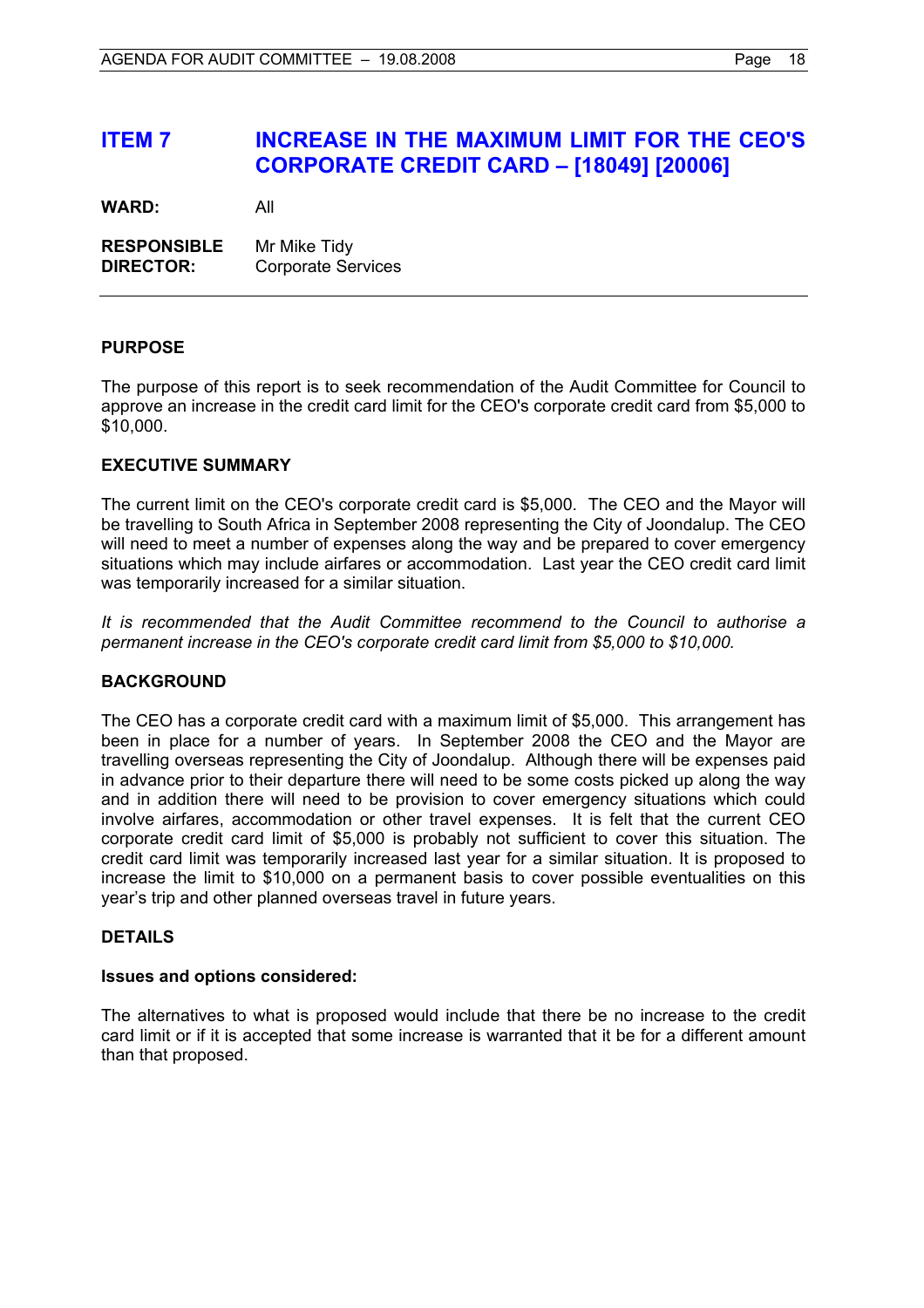It is considered that the current \$5,000 limit is simply too low to provide any security or assurance to cover emergency situations and incidental expenses that might arise in relation to an international trip. The basic upfront airfares and accommodation for the Mayor and the CEO that will be paid prior to their departure exceed \$10,000. It is strongly felt that the increase in the CEO's corporate credit card limit from \$5,000 to \$10,000 provides the best assurance and is a safe and secure way to provide for emergency situations away from Australia.

#### **Link to Strategic Plan:**

Leadership and governance

1.3 To lead and manage the City effectively

#### **Legislation – Statutory Provisions:**

Regulation 11(1) of the Local Government (Financial Management) Regulations 1996 requires the local government to develop procedures for the authorisation and payment of accounts to ensure that there is effective security for, and properly authorised use of credit cards.

#### **Risk Management considerations:**

All expenditure incurred via the CEO by way of credit card is authorised by the Director Corporate Services and is reported quarterly to the Audit Committee. The report identifies all of the individual transactions that have taken place on the corporate credit card. Increasing the limit from \$5,000 to \$10,000 does not cause a significant increase from a risk management perspective given the current procedures and arrangements that are in place.

#### **Financial/Budget Implications:**

The increase in the limit from \$5,000 to \$10,000 has no direct financial or budget implications and the costs of overseas travel have been fully budgeted for.

#### **Policy Implications:**

Not Applicable.

#### **Regional Significance:**

Not Applicable.

#### **Sustainability Implications:**

The process of ensuring that expenditure has occurred in accordance with procedures and within budget parameters ensures financial viability and sustainability.

#### **Consultation:**

Not Applicable.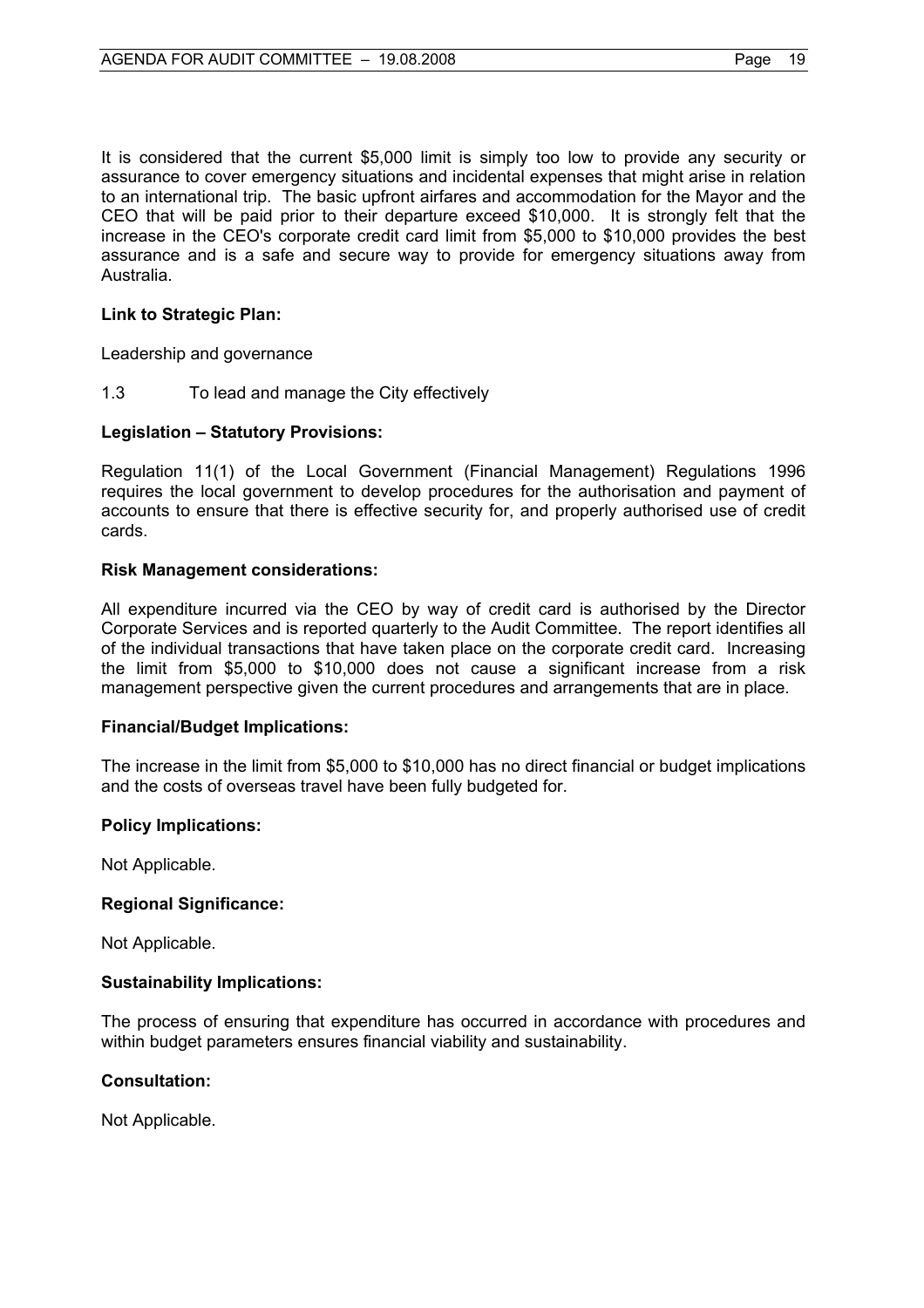#### **COMMENT**

The proposed international trip clearly indicates that the CEO's corporate credit card with the current limit of \$5,000 does not provide sufficient cover should there be an emergency situation that might require airfares or accommodation to be covered as well as the incidental expenses that will be incurred on the trip. Increasing the corporate credit card limit is an expedient and effective way of providing a level of financial security in relation travel overseas.

#### **ATTACHMENTS**

Not Applicable.

#### **VOTING REQUIREMENTS**

Simple Majority

#### **RECOMMENDATION**

**That the Audit Committee RECOMMENDS that Council APPROVES a permanent increase in the CEO's corporate credit card limit from \$5,000 to \$10,000.**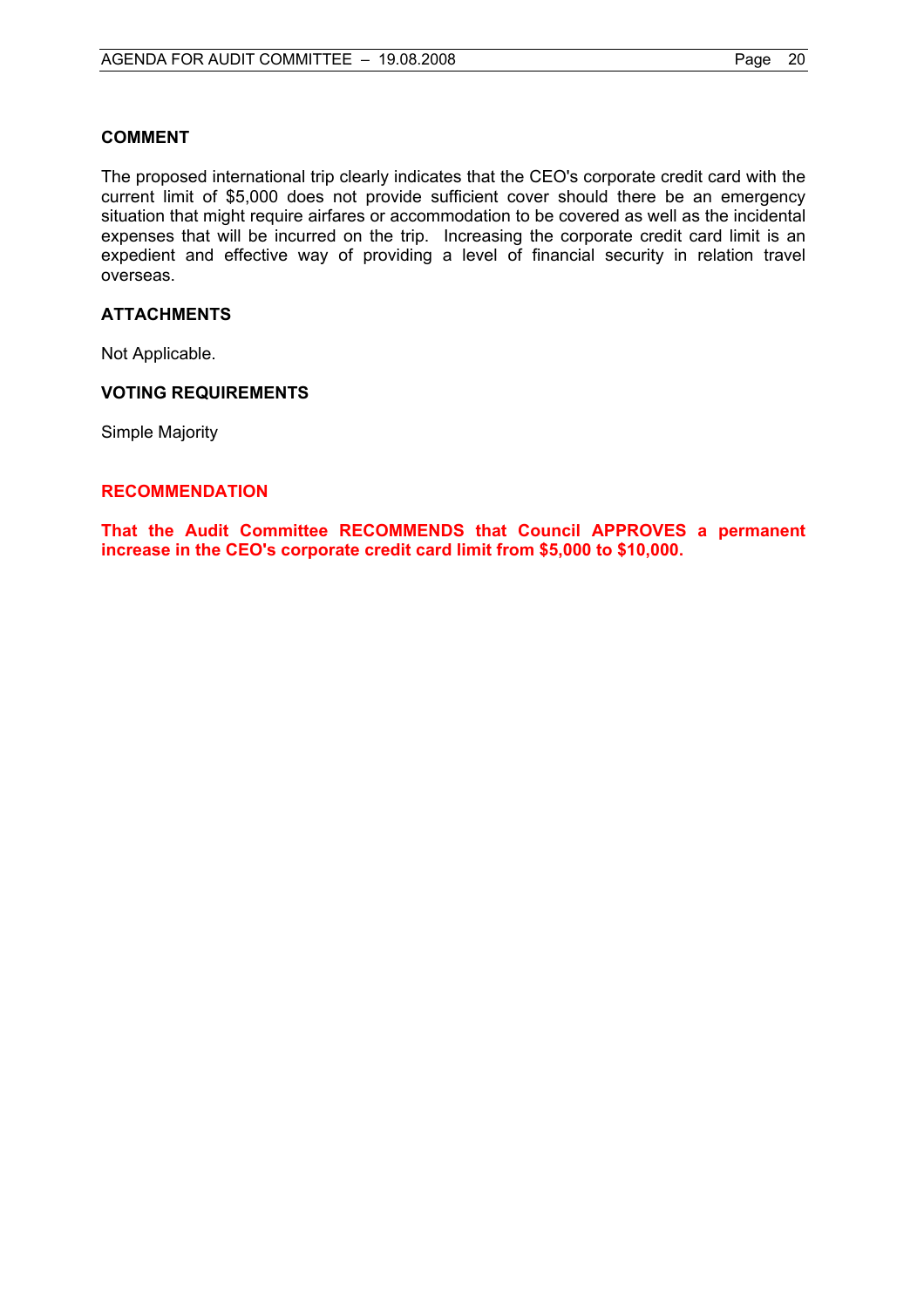### **ITEM 8 INTERNAL AUDIT ACTIVITY REPORT – [89528]**

**WARD:** All

| <b>RESPONSIBLE</b> | Mr Garry Hunt     |
|--------------------|-------------------|
| <b>DIRECTOR:</b>   | Office of the CEO |

#### **PURPOSE**

This report is to provide information to the Audit Committee on Internal Audit activity for 2007/2008.

#### **EXECUTIVE SUMMARY**

To minimise risk within the City an annual Internal Audit Plan is developed. The plan sets out a programme of internal audits to guide the work of the Internal Auditor and also allows for unspecified management requests, specialist advice and investigations.

*It is recommended that the Audit Committee NOTES the Internal Audit activity for 2007/2008 forming Attachment 2 to this Report.* 

#### **BACKGROUND**

Part 7 of the *Local Government Act 1995* sets out the requirements in relation to the conduct of audits of local governments. This includes provisions for the establishment of regulations in relation to the conduct of audits and these are in turn set out in the *Local Government (Audit) Regulations 1996.* 

#### **DETAILS**

The Audit Plan sets out the programme to be implemented during 2007/2008 by the City's Internal Auditor. At its meeting of 16 August 2007 The Audit Plan was presented to and noted by the Audit Committee.

#### **Issues and options considered:**

Not Applicable.

#### **Link to Strategic Plan:**

- 1.1 OBJECTIVE: To ensure that the processes of local governance are carried out in a manner that is ethical, transparent and accountable.
- 1.3 OBJECTIVE: To lead and manage the City effectively.

#### **Legislation – Statutory Provisions:**

Part 7 of the Local Government Act 1995 and the Local Government (Audit) Regulations 1996.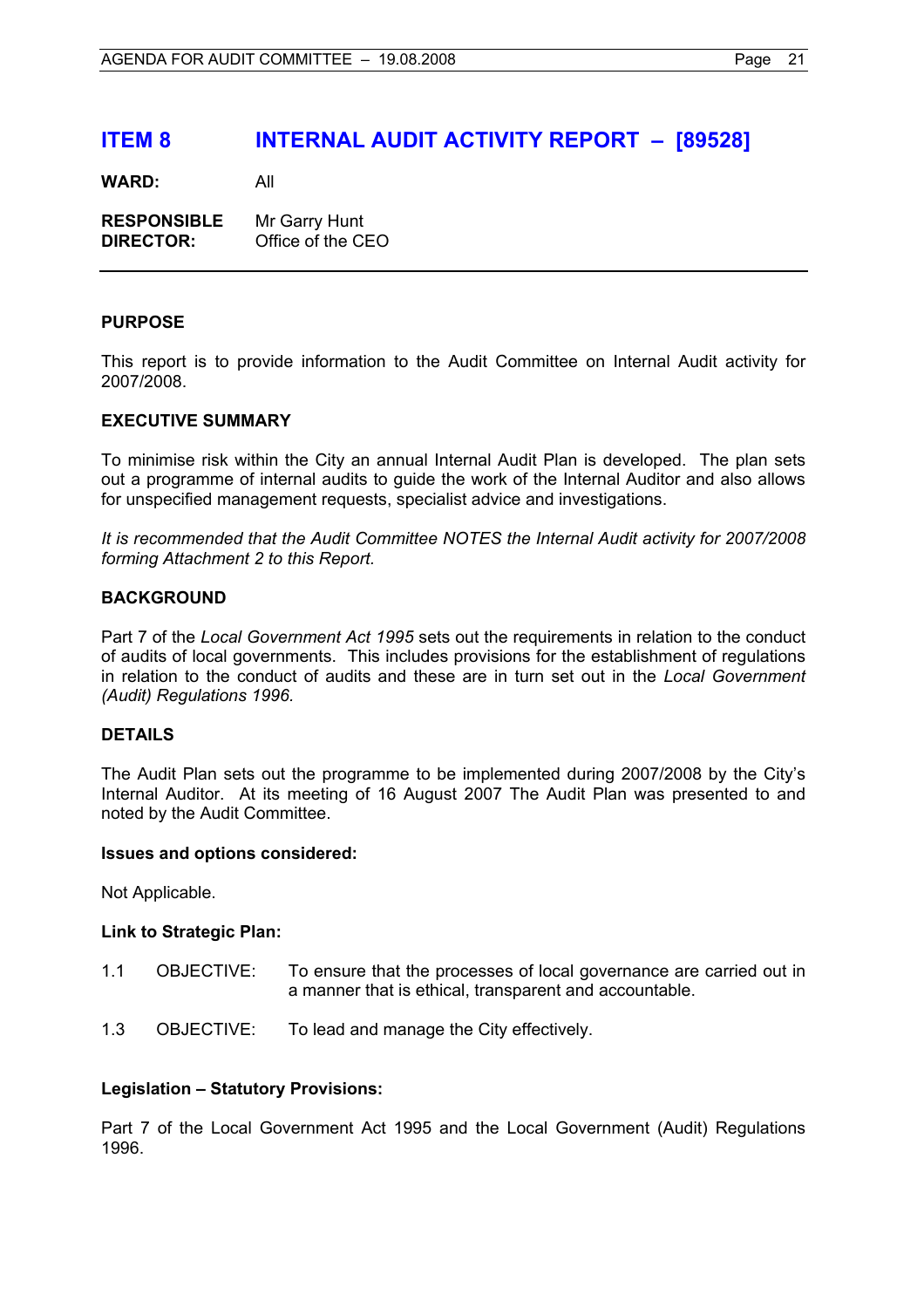#### **Risk Management considerations:**

The Internal Audit Plan is an important element of risk management and a contributor to the mitigation of risk.

#### **Financial/Budget Implications:**

Not Applicable.

#### **Policy Implications:**

Not Applicable.

#### **Regional Significance:**

Not Applicable.

#### **Sustainability Implications:**

The audit requirement is a statutory obligation to ensure the prudent and sustainable operation of the City.

#### **Consultation:**

Not Applicable.

#### **COMMENT**

Not Applicable.

#### **ATTACHMENTS**

| Attachment 1 | Status of Audit Plan                            |
|--------------|-------------------------------------------------|
| Attachment 2 | <b>Executive Summary Internal Audit Reports</b> |

#### **VOTING REQUIREMENTS**

Simple Majority

#### **RECOMMENDATION**

**That the Audit Committee NOTES the Internal Audit Activity Report for 2007/2008 forming Attachment 2 to this Report.** 

*Appendix 5 refers*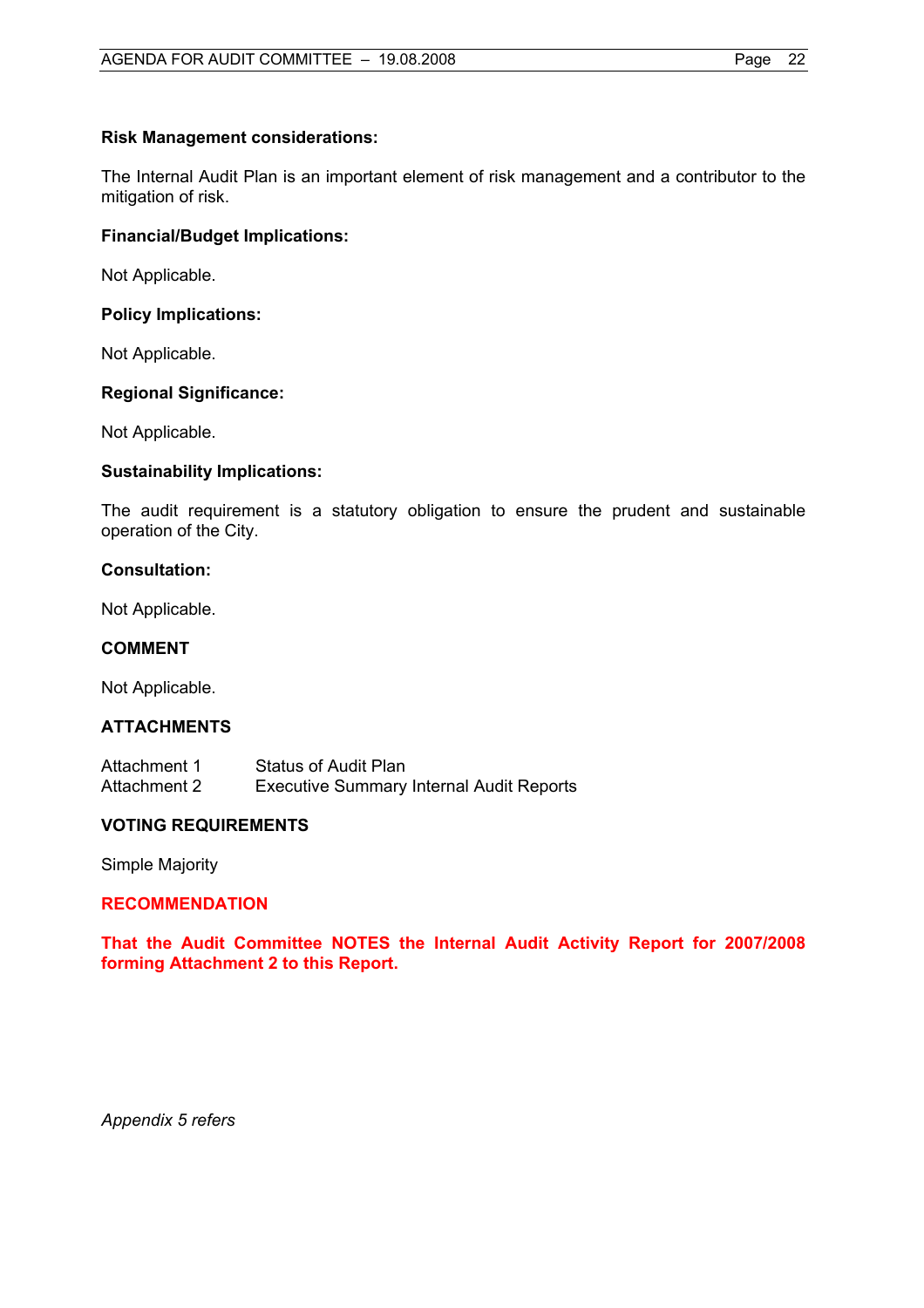### **ITEM 9 APPOINTMENT OF EXTERNAL MEMBER OF AUDIT COMMITTEE - [50068]**

**WARD:** All

**RESPONSIBLE** Mr Mike Tidy **DIRECTOR:** Corporate Services

#### **PURPOSE**

For the Committee to consider whether or not to recommend Council proceed with filling the vacancy of External Member on the Audit Committee.

#### **EXECUTIVE SUMMARY**

The Terms of Reference of the Audit Committee provide for an external member, i.e. not a Council member or staff member, to be appointed to the Audit Committee. The Council appointed an external member to the Committee at its meeting in December 2007. Subsequently the appointee resigned in May 2008. It is recommended that Council proceeds to fill the vacancy.

*That the Audit Committee RECOMMENDS that Council:* 

- *1 NOTES the resignation of Mr Peter Smith as external member of the Audit Committee;*
- *2 APPROVES advertising and inviting applications for the vacancy of External Member on the Audit Committee from residents who are on, or are eligible to be on, the City of Joondalup electoral roll.*

#### **BACKGROUND**

The City of Joondalup's Audit Committee Charter in Section 4 deals with Membership and provides for the appointment of one representative to the Audit Committee who is external to the operations of the City of Joondalup. In August 2006 Council amended the Audit Committee Charter in relation to the external member representative to include a new clause 4.7

*"When appointing the external member to the Audit Committee as detailed within the Audit Charter, the Council may prefer to appoint a person who is enrolled to vote in the elections for the City of Joondalup in accordance with the provisions of the Local Government Act, 1995".* 

In September 2006 the position of external member on the Audit Committee was advertised in the West Australian with expressions of interest sought from suitably qualified and experienced persons. Only one response was received which was not considered suitable and the application was declined.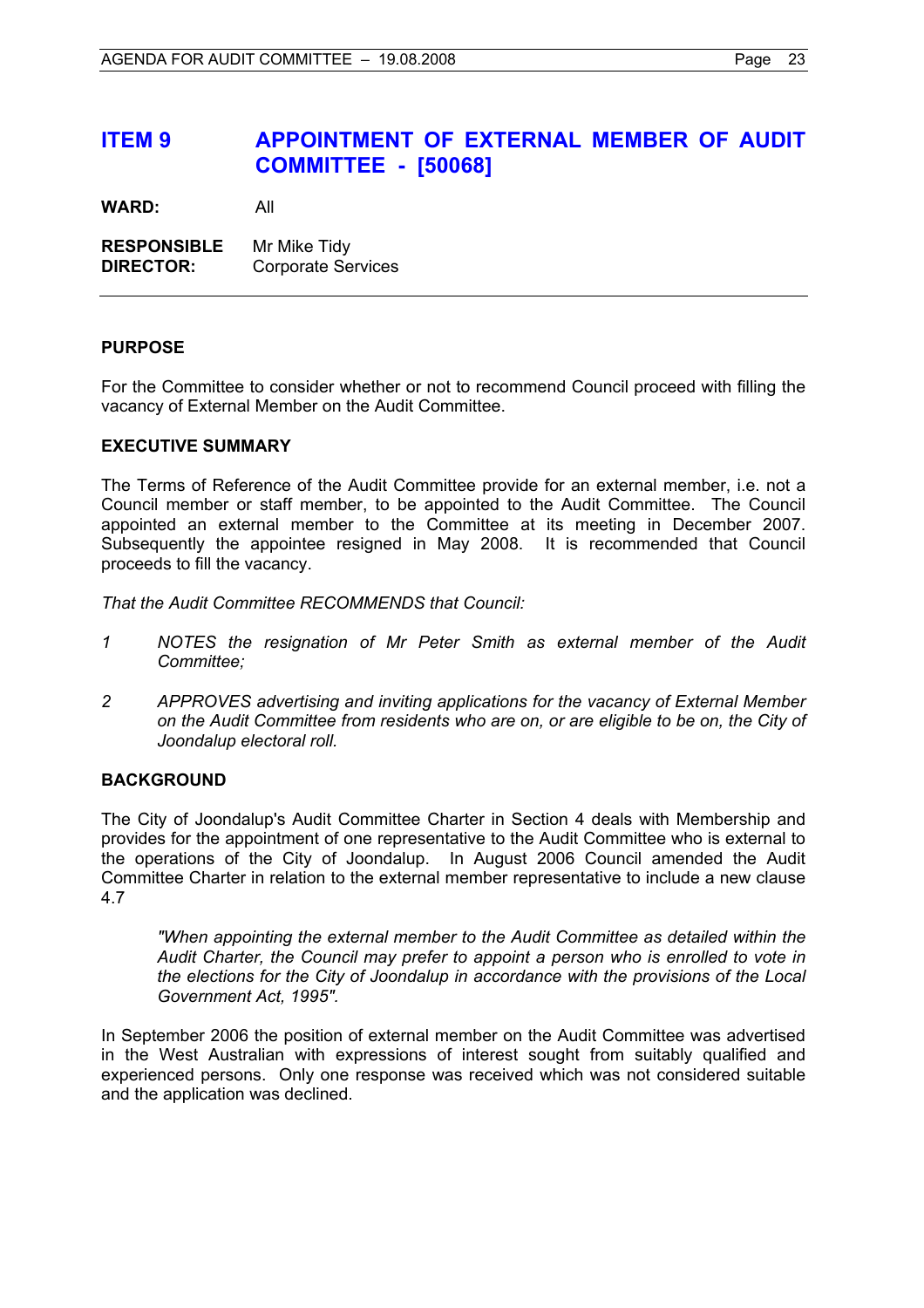Council at its meeting of 27 March 2007 (CJ043-03/07-03/07 Minutes of Audit Committee Meeting held on 6 March 2007) resolved:

*"That the City READVERTISES for an external member representative on the Audit Committee for the term October 2007 to October 2009 in the Joondalup and Wanneroo Times only."*

Subsequently the advertisements resulted in three responses. These were considered by the Committee at its meeting on 4 December 2007 and its recommendation to appoint an external member was accepted by Council on 14 December 2007.

Although there is capacity within the Terms of Reference of the Committee to consider paying a fee to the external member, this had not been contemplated at the time of the appointment. Subsequently this became an issue for the appointee who resigned.

#### **DETAILS**

#### **Issues and options considered:**

There are two options:

- 1 Further pursue the issue of appointing an external member to the Committee, or<br>2 Recommend to Council that no appointment be pursued and that the position re
- Recommend to Council that no appointment be pursued and that the position remain vacant.

If Option 1. is accepted then potentially there could be two sub options being:

- 1 Re-running the process again ie. advertise etc, or
- 2 Revisit the two unsuccessful applicants from the previous occasion with a view to offering the appointment to one of them.

#### **Link to Strategic Plan:**

Links to the Key Focus Area of Leadership and Governance

1.1 Objective: To ensure that the processes of local governance are carried out in a manner that is ethical, transparent and accountable.

#### **Legislation – Statutory Provisions:**

Section 5.8 of the Local Government Act 1995 provides for a local government to establish a committee to assist Council.

Division 7.1A of Part 7 of the Local Government Act 1995 deals with the establishment, membership, decision-making and duties that a local government can delegate to an Audit Committee.

The Local Government (Audit) Regulations 1996 also includes provisions, which deal with the functions of an Audit Committee.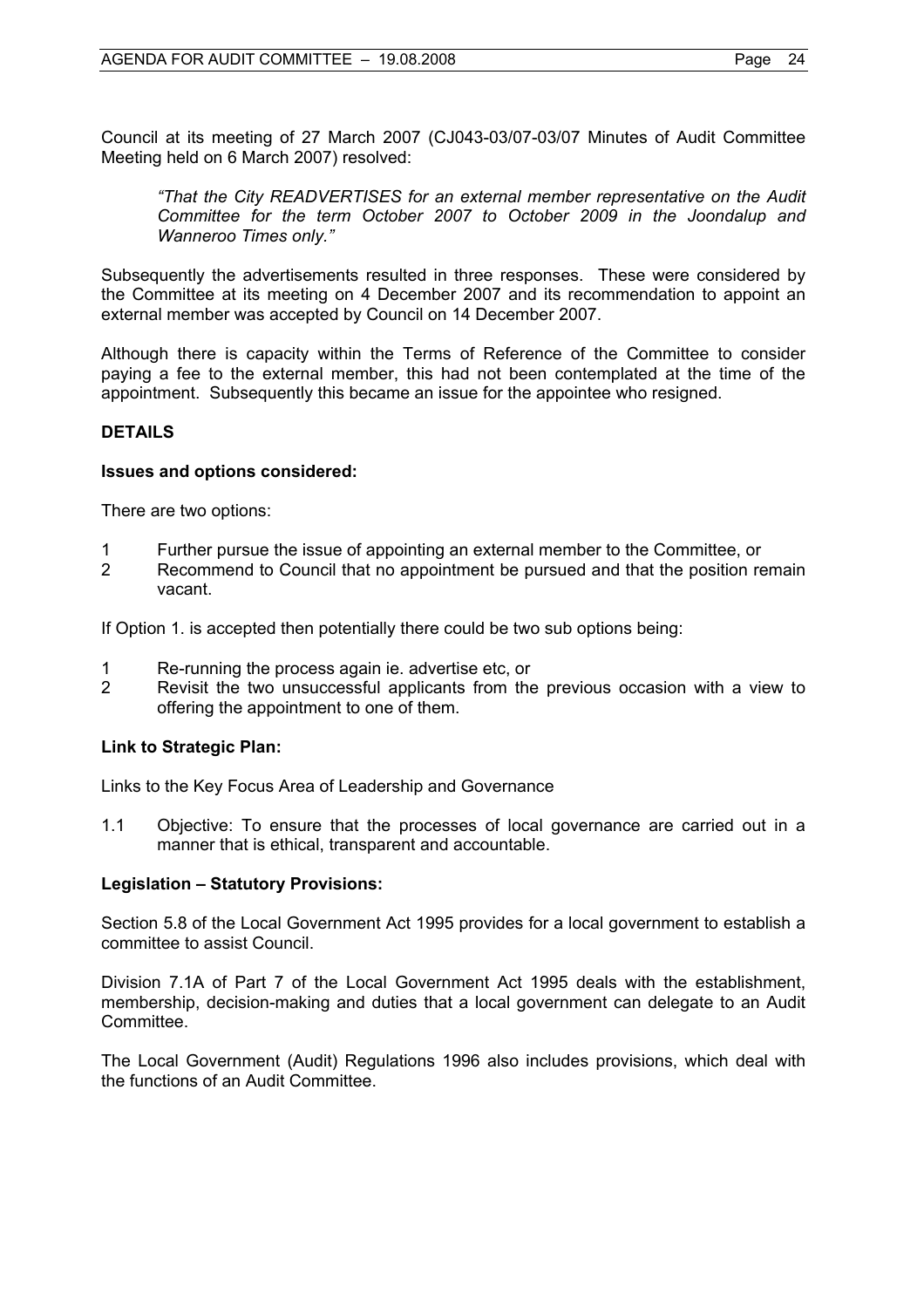#### **Risk Management considerations:**

The Audit Committee is an important element of risk management and a contributor to the mitigation of risk. It plays a significant oversight role. Having an external member on that Committee adds an additional element to that oversight role by bringing a focus that is not influenced by other issues before Council. It offers the opportunity for input from a fresh perspective.

#### **Financial/Budget Implications:**

Not Applicable.

#### **Policy Implications:**

There is an Audit Committee Charter, which makes provision for the objectives, functions and operation of the Audit Committee. Section 4 of the Charter sets out provisions in relation to membership and that includes clauses making provision for the appointment of an external member to the Audit Committee.

#### **Regional Significance:**

Not Applicable.

#### **Sustainability Implications:**

The Audit Committee plays a role in providing financial oversight of the City's activities and thereby helps to secure the long-term financial sustainability of the City.

#### **Consultation:**

Not Applicable.

#### **COMMENT**

It is felt that the external member of the Audit Committee does add an additional element to the oversight role by bringing a focus that is not influenced by other issues before Council. It offers the opportunity for input from a fresh perspective. It is recommended that the Committee recommends to Council that the filling of the vacancy for the external member of the committee be pursued.

The previous advertising process was run nine months ago. Given that length of time it is recommended that the approach be to advertise again in the local press for City of Joondalup residents to nominate for external member of the Audit Committee which is an unpaid position.

#### **ATTACHMENTS**

Attachment 1 Audit Committee Charter

#### **VOTING REQUIREMENTS**

Simple Majority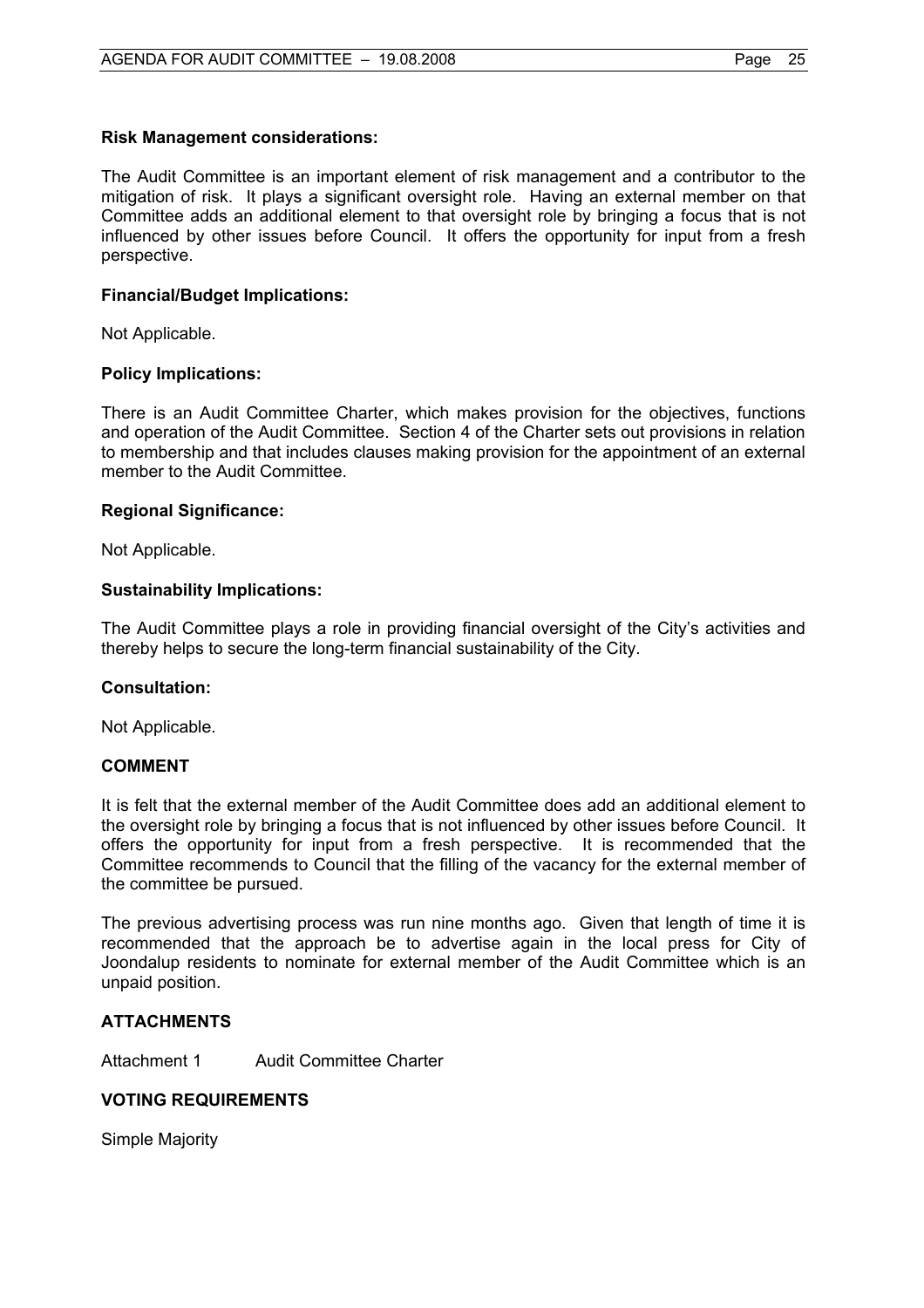#### **RECOMMENDATION**

**That the Audit Committee RECOMMENDS that Council:** 

- **1 NOTES the resignation of Mr Peter Smith as the external member of the Audit Committee;**
- **2 APPROVES advertising and inviting applications for the vacancy of External Member on the Audit Committee from residents who are on, or are eligible to be on, the City of Joondalup electoral roll.**

*Appendix 6 refers*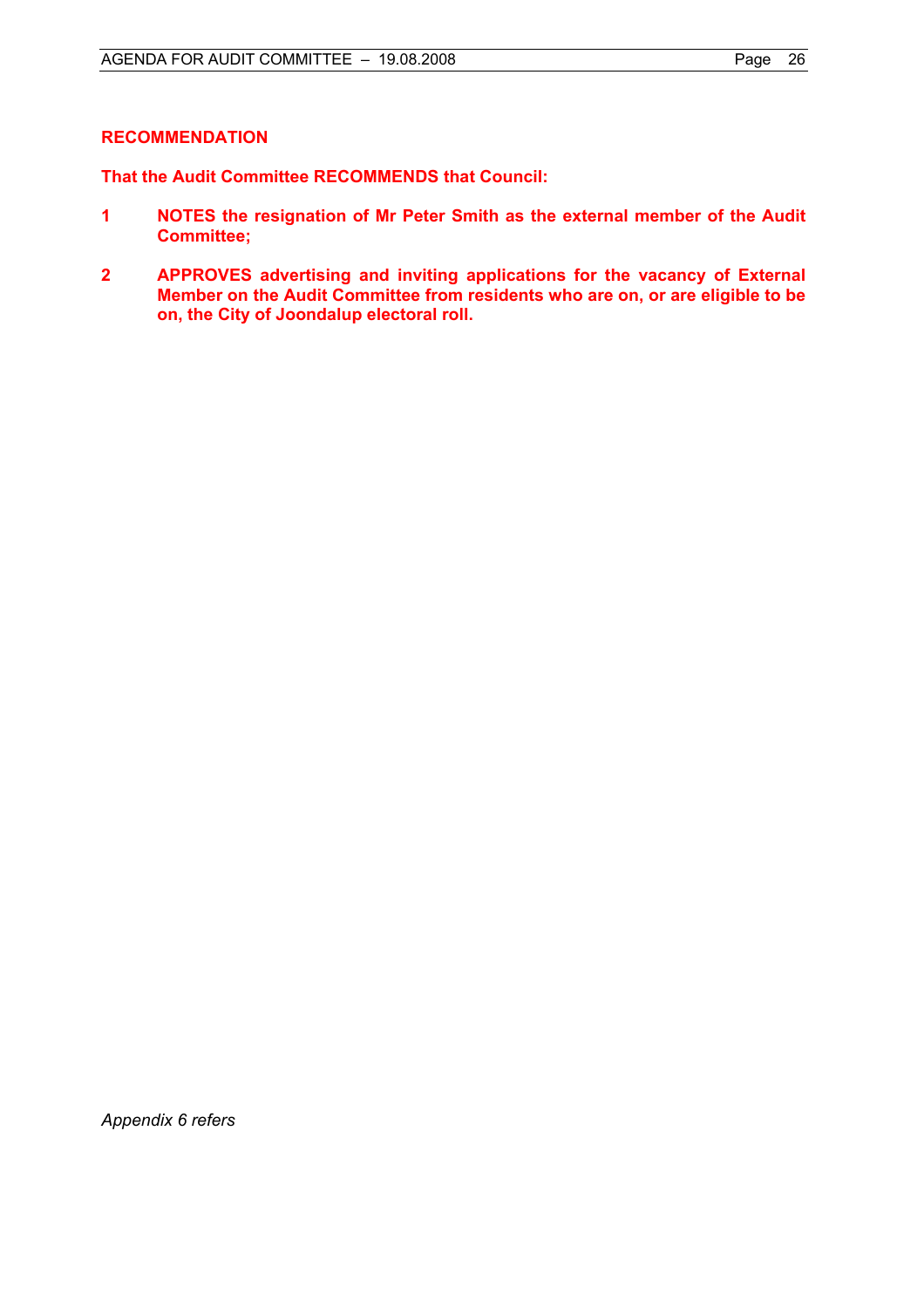### **ITEM 10 HALF YEARLY REPORT - WRITE OFF OF MONIES - (1 JANUARY 2008 – 30 JUNE 2008) - [07032]**

**WARD:** All

**RESPONSIBLE** Mr Mike Tidy **DIRECTOR:** Corporate Services

#### **PURPOSE**

To report to the Audit Committee on monies written off under delegated authority.

#### **EXECUTIVE SUMMARY**

The amount written off under delegated authority during the six months ended on 30 June 2008 totalled \$6,678.58. Out of the total sum \$5,182.11 represented small amounts of unpaid rate charges the recovery of which was considered prohibitive plus an amount of \$1,496.47 representing reconciliation difference that could not readily be identified.

 *It is recommended that the Audit Committee receives the report of amounts written off under delegated authority for the period January to June 2008.*

#### **BACKGROUND**

Section 6.12 (1)(c) of the Local Government Act 1995 (the Act) grants the Council the power to write off any amount of money owing to the City.

By authority of section 5.42 of the Act, the Council delegated this authority to the Chief Executive Officer, who in turn, under section 5.44, delegated his authority to nominated employees, up to the limits provided in the instrument of delegation.

#### **DETAILS**

#### **Issues and options considered:**

At its meeting held on 6 June 2006 (CJ 079-06/06) Council approved -inter alia - to delegate to the CEO the authority to write off monies owed to the City, subject to a report being provided to the Audit Committee on a six (6) monthly basis on the exercise of this delegation for amounts between \$100 and \$20,000.

During the six month period ending 30 June 2008 a total amount of \$6,678.58 was written off. An amount of \$5,182.11 was made up of numerous items of small rates balances representing in the main rounding decimals or penalty interest charged for a few days late payment where ratepayers did not pay the penalty and the cost of collection was, for all not economical.

The rates charges written off however, included two items of \$102 each representing half the disputed legal cost incurred in collecting the rate levied on two properties, which the City agreed to waive as part of a settlement agreement with the rate payers involved.

In addition, an amount of \$1,496.47 of unreconciled differences, mainly between the rates and the accounting records was also written off during the period after extended investigative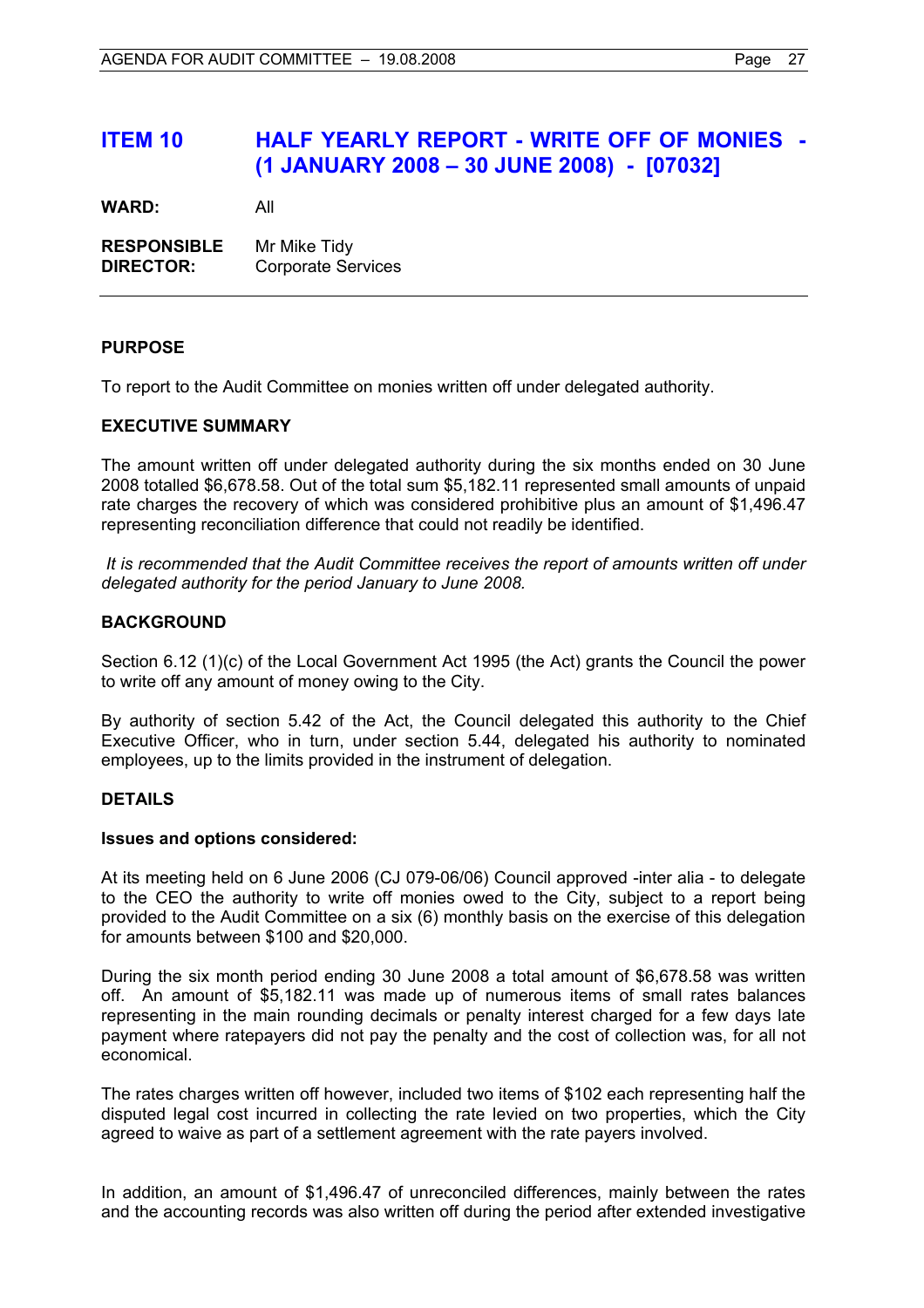efforts to identify the difference were unsuccessful. It is suspected that a change of posting controls between the two systems which occurred during the period lead to this difference which proved to be hard to trace.

#### **Link to Strategic Plan:**

Key Focus Area: Leadership and Governance.

#### **Legislation – Statutory Provisions:**

Section 6.12 (1)(c) of the Local Government Act 1995

#### **Risk Management considerations:**

Amounts written off are small in value and are either unrecoverable or uneconomical to recover, none of which represents a noteworthy financial risk to the City.

#### **Financial/Budget Implications:**

Rates adjustment and corrections are charged back to the rate account originally credited. An expense provision is created to account for unrecoverable debts, none of which is financially material.

#### **Policy Implications:**

Delegation of Authority.

#### **Regional Significance:**

Not Applicable.

#### **Sustainability Implications:**

Not Applicable.

#### **Consultation:**

Not Applicable.

#### **COMMENT**

Monies written off under delegated authority totalled \$6,678.58, of which 2 items totalling \$204.15 were over the reporting limit of \$100. The write off also included a reconciliation difference of \$1,496.47. No amount is written off without exhaustive investigation and/or collection effort unless the cost of recovery becomes uneconomical.

#### **ATTACHMENTS**

Nil.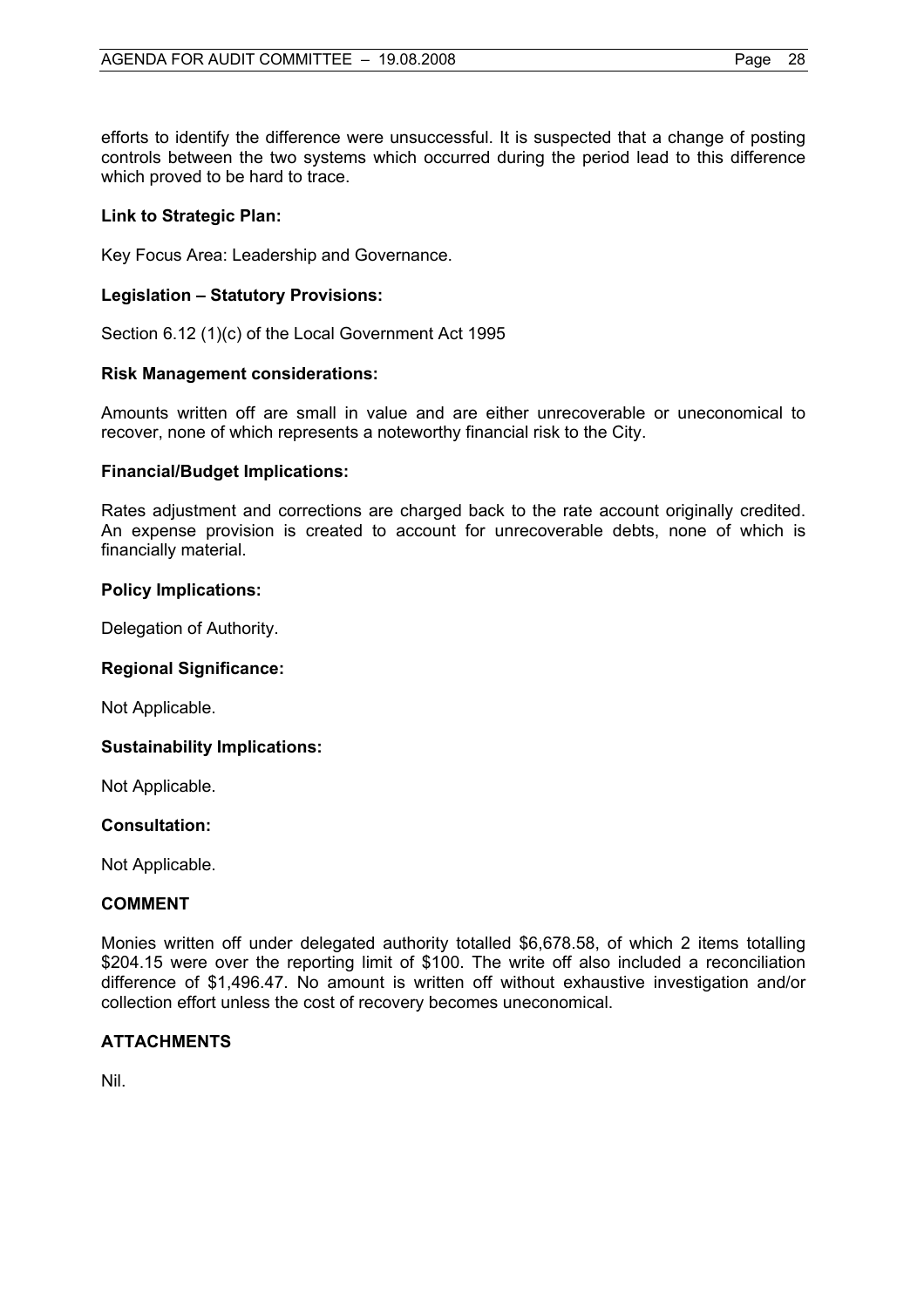#### **VOTING REQUIREMENTS**

Simple Majority

#### **RECOMMENDATION**

**That the Audit Committee RECEIVES the report of monies written off under delegated authority for the period January to June 2008.**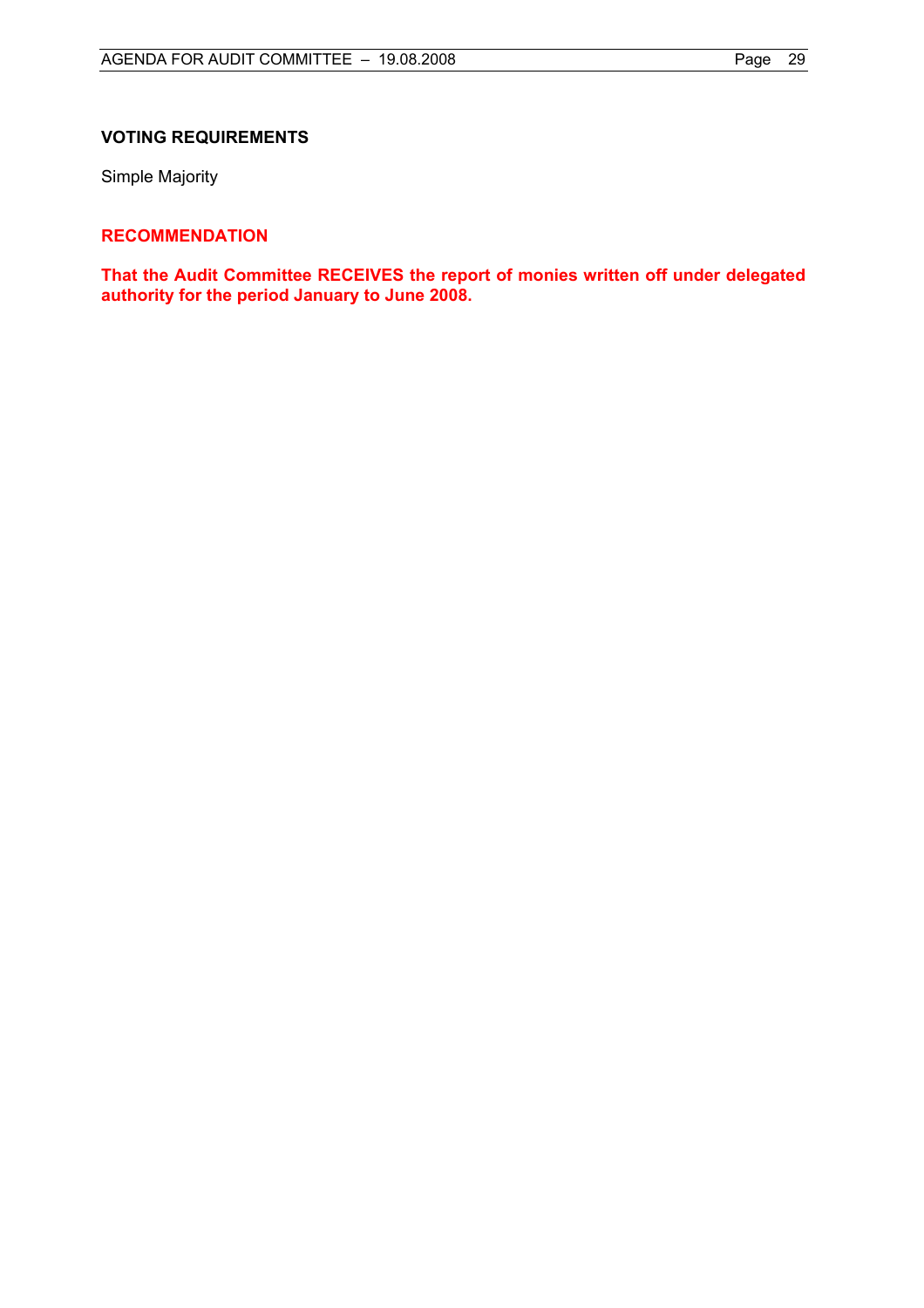### **ITEM 11 HALF YEARLY REPORT – CURRENT CONTRACTORS CUMULATIVE COSTS (1 JANUARY 2008 TO 30 JUNE 2008 – [07032]**

**WARD:** All

**RESPONSIBLE** Mr Mike Tidy **DIRECTOR:** Corporate Services

#### **PURPOSE**

The purpose of this report is to provide the Audit Committee with details of current Contractors' cumulative costs for the period January 2008 to June 2008 compared to estimates reported at tender acceptance by the Council or the CEO under delegated authority.

#### **EXECUTIVE SUMMARY**

The schedule of current Contracts with details of cumulative costs per Contractor for the period between January 2008 and June 2008 is provided in Attachments 1 and 2.

*It is recommended that the Audit Committee NOTES the report detailing current Contractors' cumulative costs for the period January 2008 to June 2008 compared to estimates reported at tender acceptance forming Attachments 1 and 2 to this Report.*

#### **BACKGROUND**

At the Audit Committee meeting held on 16 August 2007, it was requested that information be provided to the Committee on actual expenditure on contracts compared to the estimates reported originally when the Contract was awarded. Only significant variances either as a percentage or as a dollar value need to be reported.

### **DETAILS**

Reports are to be provided to the Committee on a half yearly basis (January to June and July to December) detailing all current Contracts with cumulative expenditure against approved amount for each Contractor.

#### **Issues and options considered:**

The report detailing cumulative costs for current Contracts approved by either Council or the CEO under delegated authority is provided at Attachments 1 and 2.

#### **Link to Strategic Plan:**

Key Focus Area: Leadership and Governance.